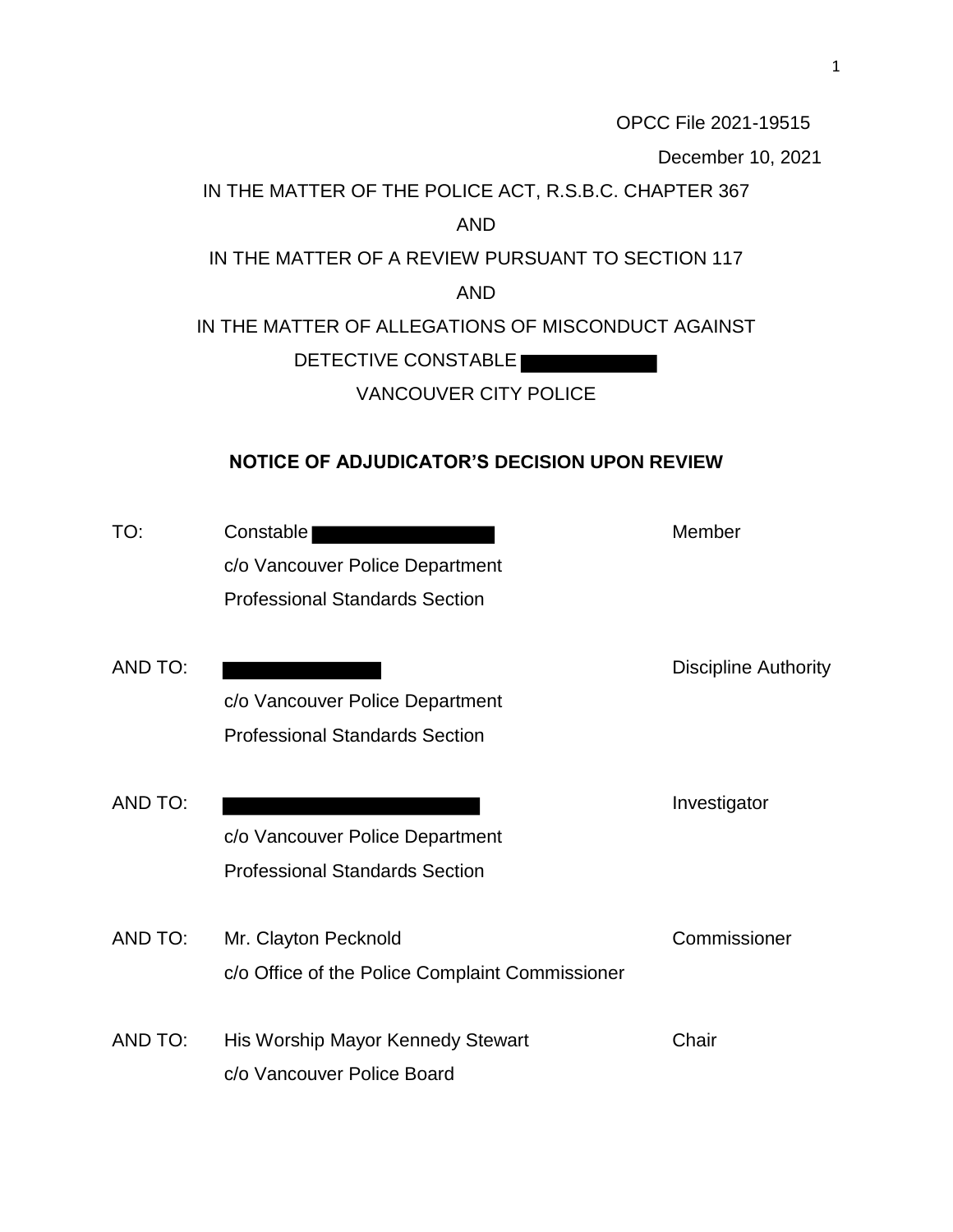### **ADJUDICATOR'S DECISION**

### Introduction

- 1. On April 15, 2021, Mr. Pecknold, the Police Complaint Commissioner received notification from the Vancouver Police Department [VPD], Professional Standards Section, regarding an incident that had occurred at 10 a.m. on April 11, 2021, involving Cst. **the VPD, and Ms. The COV of the VPD** and Ms. northeast corner of East Hastings Street and Columbia Street in Vancouver, BC [the Incident].
- 2. At the time Cst. was in the company of three other VPD officers who were providing an escort to City of Vancouver workers conducting sidewalk cleaning in the Downtown Eastside of Vancouver.
- 3. The Incident involves an interaction of approximately two and a half minutes between Ms. and Cst. during which Ms. was video recording the presence of the police on the street in front of the Overdose Prevention Site with her cellphone. According to Cst. and the other officers present, her attention was focused primarily on Cst.
- 4. During the Incident Ms. called Cst. insulting names, used profanity, and made unfounded allegations about him picking on people, and about him and the police abusing women. When interviewed in the investigation Ms. said Cst. said to her that he was going to "smack" her if she came close to him while she was filming him with her cellphone; and that she was shocked and taken back by this. Ms. took several very short, close-up videos and several photos of Cst. She later had a friend post two of the videos on Twitter. Towards the end of the Incident Cst. also said to her that she should "go back to dealing drugs". Ms. said this comment did not bother her as much as his earlier comment that he was going to "smack" her.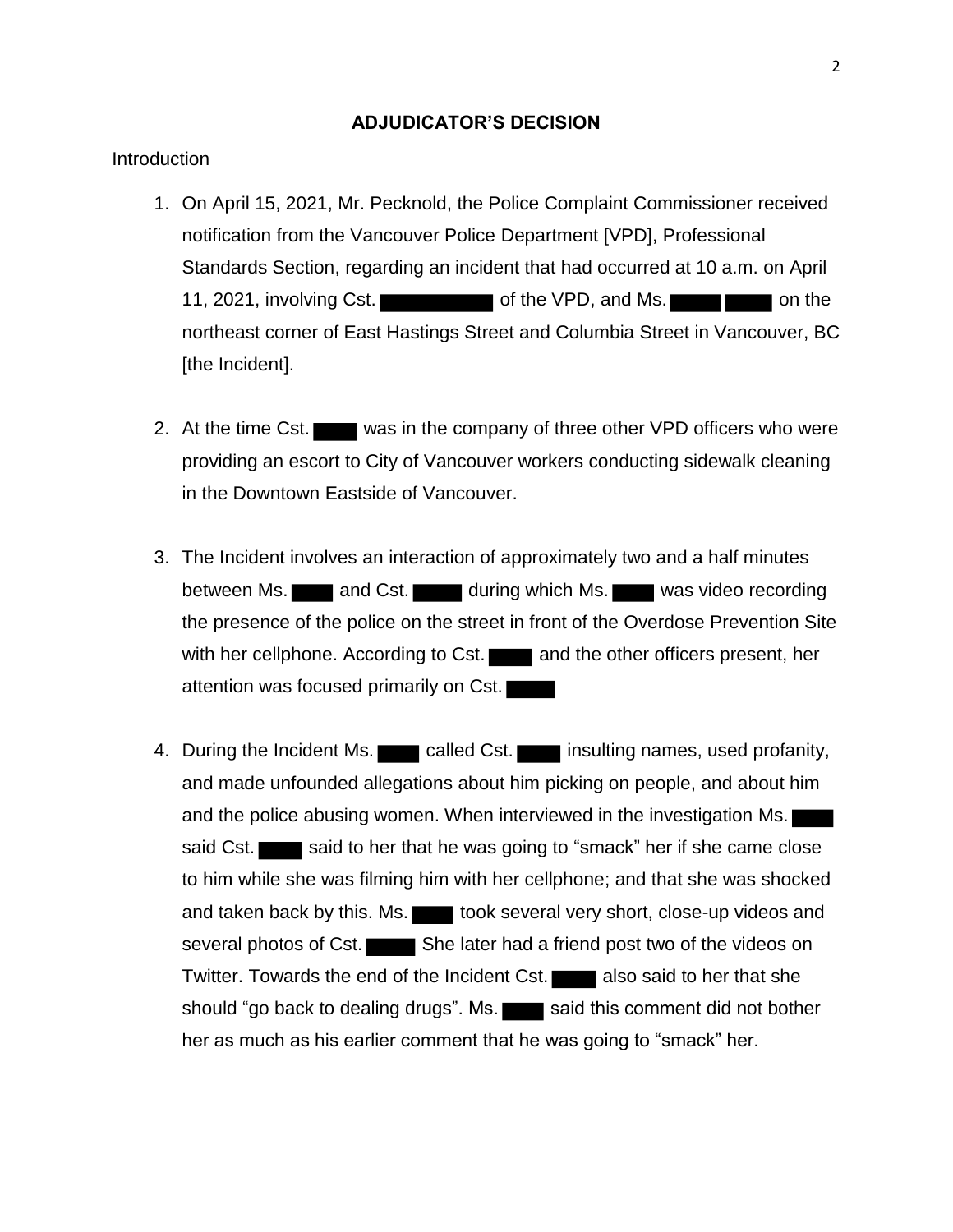- 5. Officers in the Professional Standards Section became aware of the Incident after having observed videos taken by Ms. that were posted on Twitter.
- 6. Cst. **account is of the Incident is different in some respects. He says** that he said to Ms. that he would "smack it", meaning her cellphone out of her hand if she again came too close to him. He had asked her previously to step back, to stay on the sidewalk, and to put her mask back on her face, in which case she could video whatever she wanted. He said her mask was down such that her nose and mouth were not covered, and that on several occasions she was too close to him in terms of the two-meter social distancing limit required to prevent the spread of COVID 19. Cst. said when Ms. was trying to put her cell phone right in his face, she was yelling and screaming very close to him, and he could see the spit particles coming out of her mouth. When Ms. **a** approached him again, yelling and started to put her cellphone right in his face he said to her "I'm telling you, back up or I'm going to smack it", referring to her cellphone, and he put his hand up. It was at this point that Ms. said something about him and the police abusing women.
- 7. It is the conduct of Cst.  $\blacksquare$  in this very brief interaction with Ms.  $\blacksquare$  at approximately 10 a.m. on April 11, 2021, that is the subject of the order for investigation from the Office of the Police Complaint Commissioner [OPCC], issued by the Mr. Pecknold [the Commissioner] on April 19, 2021, pursuant to s. 93(1)(a) and (b)(i) of the *Police Act*, [R.S.B.C. 1996] c. 367, [the Act].
- 8. Sgt. State Text of the VPD Professional Standards Section was assigned to investigate this matter and he submitted his Final Investigation Report on October 19, 2021, to the Discipline Authority, Inspector
- 9. On November 2, 2021, Inspector issued his decision in this matter pursuant to s. 112 of the Act.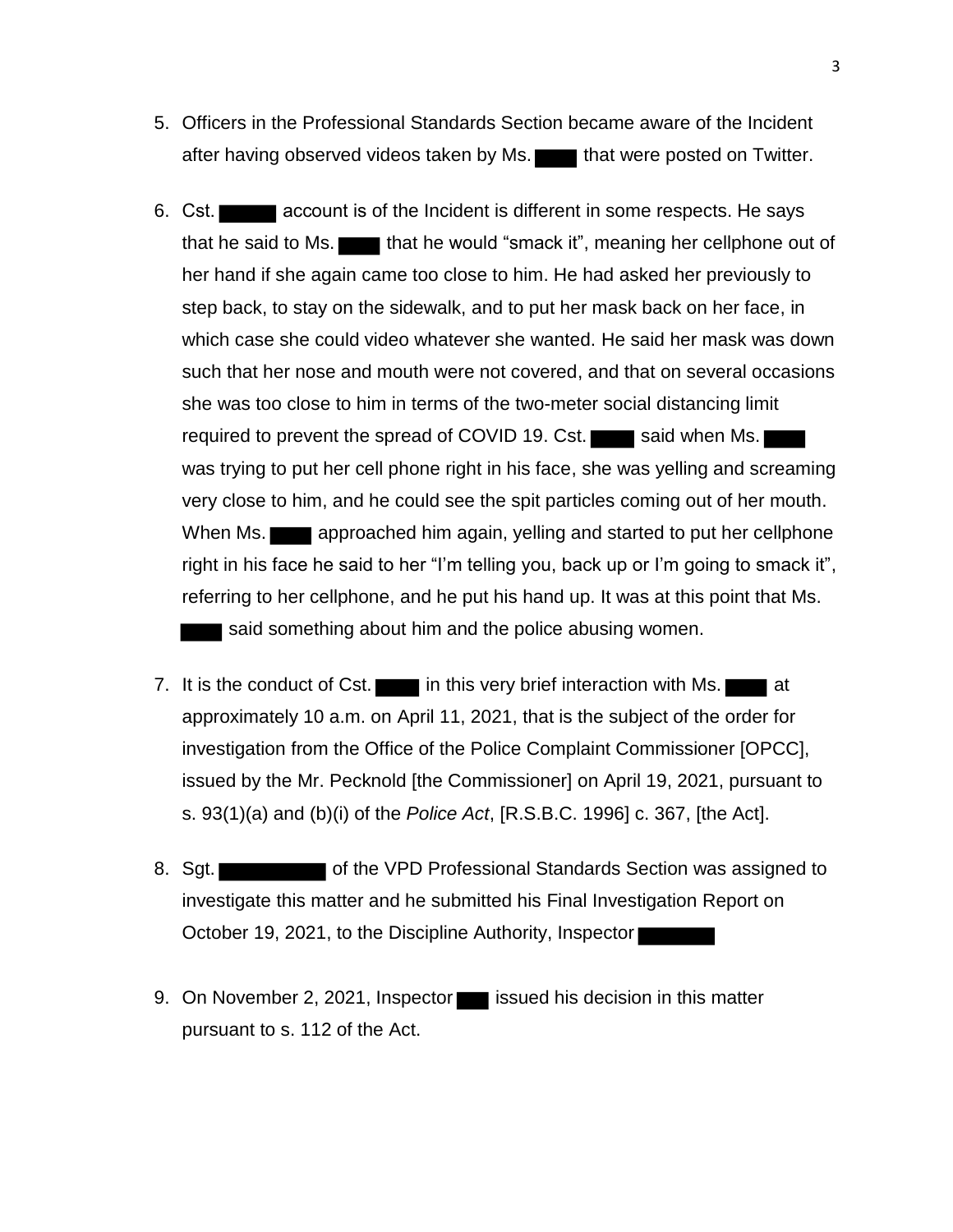- 10.In the Notice of Appointment of Retired Judge, I am advised that Inspector identified one allegation of misconduct against Cst. **The and he determined** that the allegation of "discreditable conduct" pursuant to s. 77(3)(h) of the Act did not appear to be substantiated. His reasons are not required to be provided for this review (s. 117(6)).
- 11.On November 24, 2021, the Commissioner issued a "Notice of Appointment of Retired Judge" naming me to conduct a s. 117 review of this matter and report within ten business days of receipt of the materials.
- 12.It is my responsibility to list and/or describe each allegation of misconduct that arises from the Incident without being influenced or constrained by prior determinations.

# Statutory and Legal Requirements Applicable to a s. 117 Review

- 13.The Act has been the subject of amendment and judicial review by the courts. It is a complicated statute that attempts to integrate the interests of police officers, individual civilians, and in certain instances broader community interests, into a fair and just police complaint procedure.
- 14.The Act has been considered by the courts. In an often-cited decision Madam Justice Newbury J.A. for the Court of Appeal in *Florkow v. British Columbia (Police Complaints Commissioner)*, 2013 BCCA 92, summarized how the Act operates regarding complaints about police conduct:

[3] The process established by Part XI for dealing with complaints of police misconduct encompasses several stages – the investigation of a complaint by an investigating officer ("IO"); the review of the IO's final investigative report by a "discipline authority" ("DA") and, where the DA considers that the conduct of the police officer ("member") constitutes misconduct, the convening of a discipline proceeding; the review of a DA's 'no misconduct' determination by a retired judge (who becomes the DA) where the PCC considers the first DA's determination to be "incorrect"; the preparation of a disposition report by the DA following a discipline proceeding, and his or her determination of appropriate disciplinary measures; and in certain circumstances, the arranging of a "review on the record" or a public hearing by an "adjudicator" (who is also a retired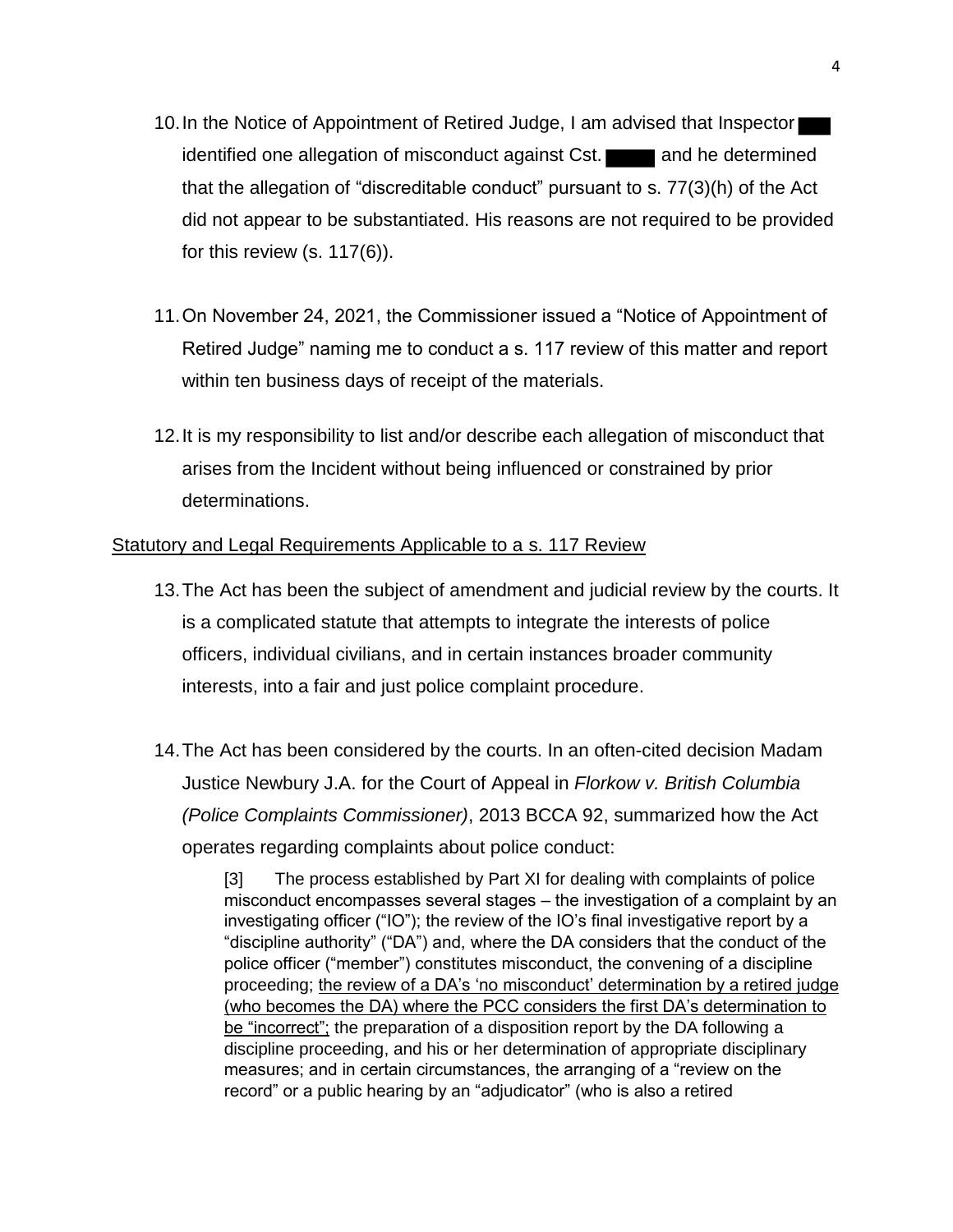judge). Where at the end of the investigative stage or at the end of a disciplinary proceeding, the decision-maker finds that the conduct complained of does not constitute misconduct, the Act generally brings the process to an end by stating that the decision is "final and conclusive" and "not open to question or review by a court of law". An exception is made at the end of the investigative stage, however, if the PCC takes certain measures within the time limitation specified in the Act: see s. 112(5) [where the Commissioner appoints a retired judge under s. 117]. [Emphasis and last comment added.]

15.In *Florkow* (at para. 5) the issue was whether the Commissioner had a "plenary authority" to convene a public hearing at any time or stage of the complaint process. In considering that issue Madam Justice Newbury commented (at para. 6):

> Part XI of the Act is dense, complicated and often confusing. Its provisions are hedged round with exceptions, qualifications and limitations that are often located in other sections not in close proximity. One must frequently follow crossreferences to other sections, and few provisions can be said to stand alone. It is not a model of clarity. [Emphasis added.]

16.Section 117(1) gives the Commissioner the authority to appoint a retired judge to review the decision of a disciplinary authority when the Commissioner considers that there is a reasonable basis that the disciplinary authority's decision is incorrect in terms of a finding that the member or former members conduct did not constitute misconduct. Section 117(1) also sets out the task for the reviewing retired judge as follows:

(a) review the investigating officer's report referred to in section 112 or 116, as the case may be, and the evidence and records referenced in that report; (b) make her or his own decision on the matter;

(c) if subsection (9) of this section applies, exercise the powers and perform the duties of discipline authority in respect of the matter for the purposes of this Division. [Emphasis added.]

17.Section 117(9), referred to immediately above (at s. 117(1)(c)), is engaged if, on review, the retired judge considers the police conduct at issue "appears to constitute misconduct". If this occurs: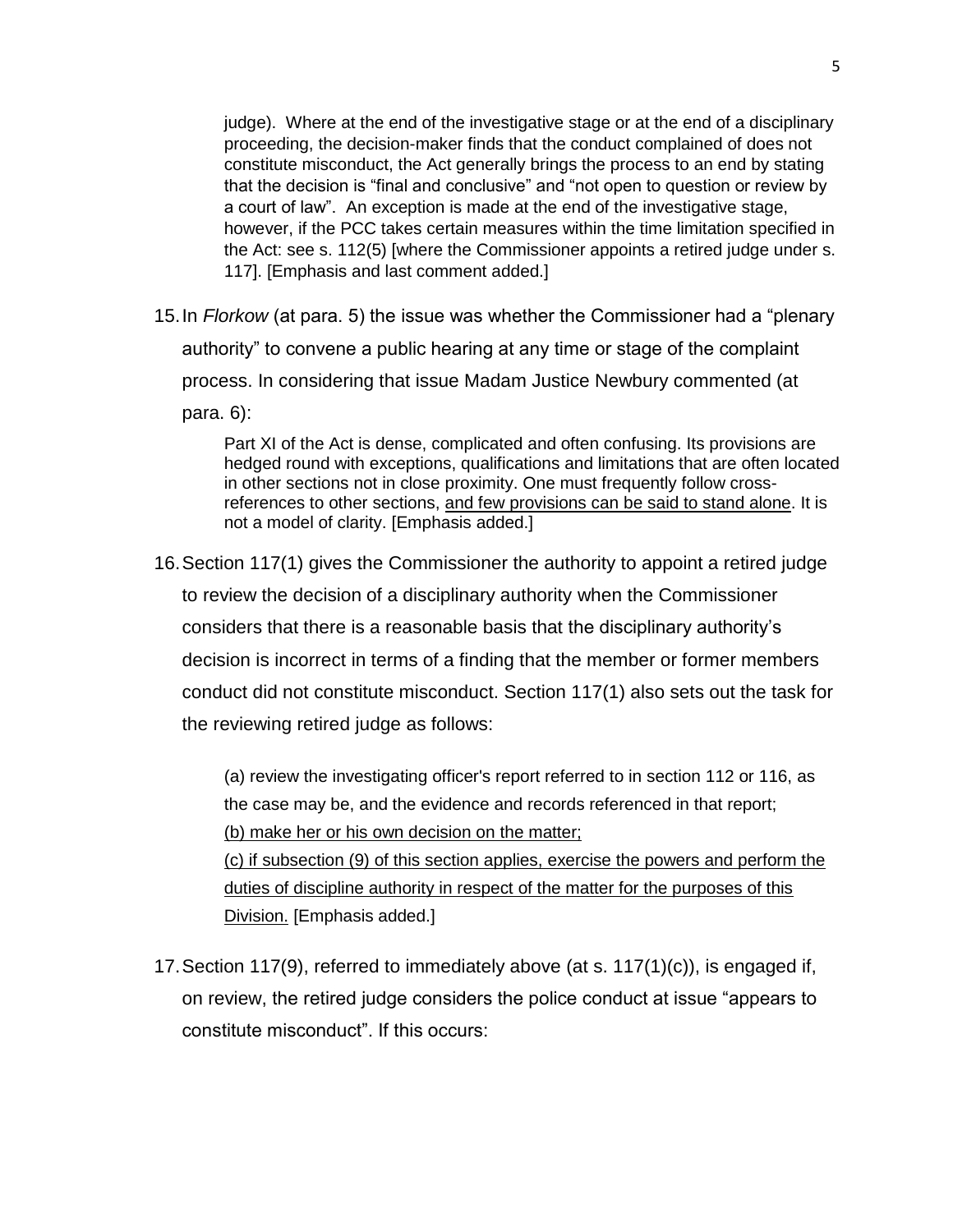[...] the retired judge becomes the discipline authority in respect of the matter and must convene a discipline proceeding, unless s. 120(16) [a prehearing conference] applies. [Emphasis added.]

- 18.On the other hand, if the retired judge on review decides that the conduct of the member or former member does not constitute misconduct (s.117(10)), the retired judge must include that decision, with reasons, in the notification required under s. 117(7) to the listed individuals.
- 19.Section 117(8) mainly deals with what the notification referred to in s. 117(7) must contain. First, it specifies the required ingredients of notice for any s. 117 review carried out by a retired judge:

(a) a description of the complaint, if any, and any conduct of concern,

(b) a statement of a complainant's right to make submissions under section 113, (c) a list or description of each allegation of misconduct considered by the retired judge…

- 20.Further, if the retired judge does not make a finding different from the discipline authority's finding of no misconduct, then pursuant to s. 117(11) the decision of the retired judge "(a) is not open to question or review by a court on any ground, and (b) is final and conclusive." Section 117(8)(e) requires the retired judge to include such a finding in the notification.
- 21.If the retired judge decides that he or she is unable to agree with the finding of the discipline authority's finding of no misconduct, and considers the police conduct at issue to constitute apparent misconduct, s. 117(8)(d) contains the test to be applied in reaching such a determination. It requires the retired judge to include in the notification their determination as to the following:
	- (d) if subsection (9) applies, the retired judge's determination as to the following: (i)whether or not, in relation to each allegation of misconduct considered by the retired judge, the evidence referenced in the report appears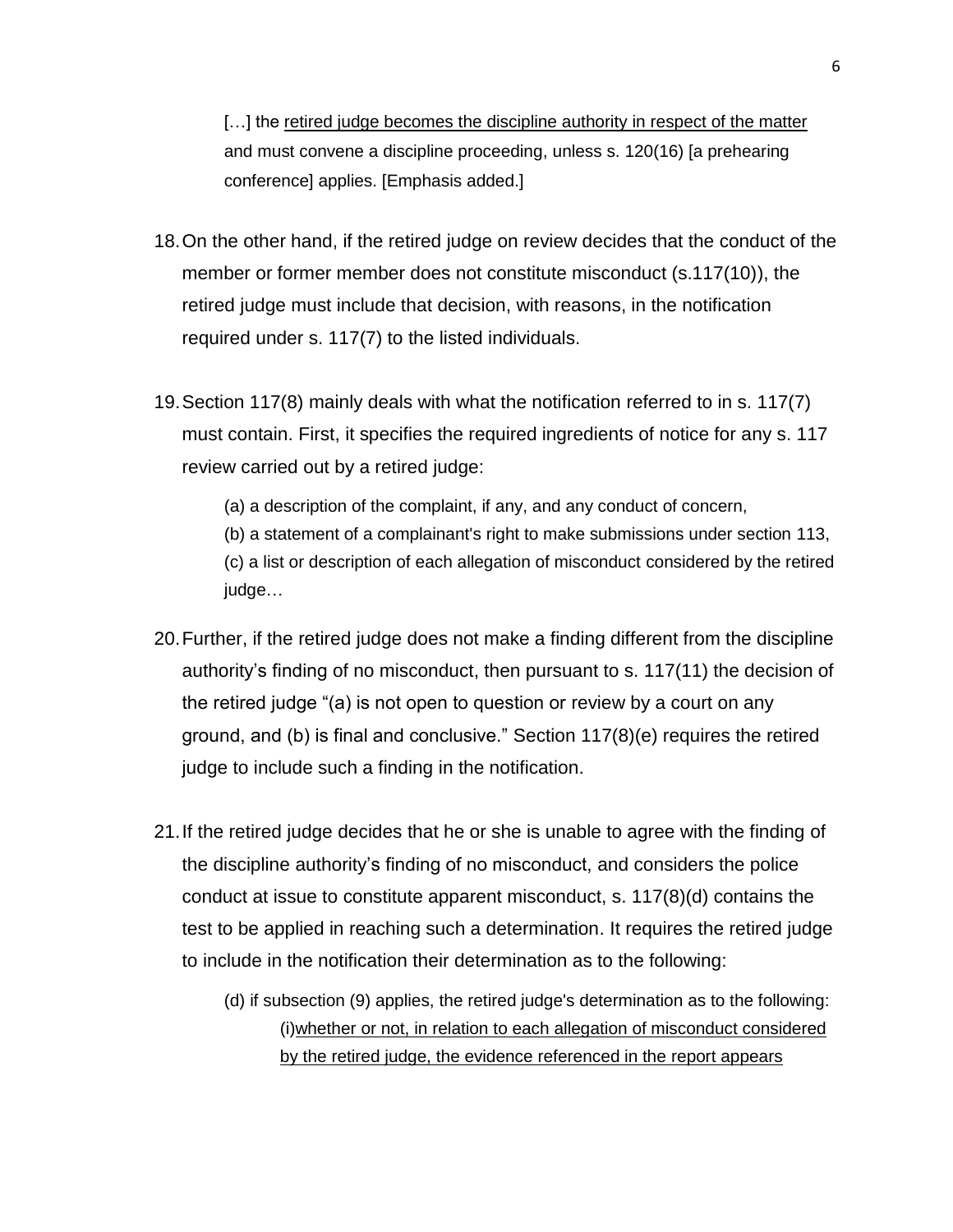sufficient to substantiate the allegation and require the taking of disciplinary or corrective measures;

(ii)whether or not a prehearing conference will be offered to the member or former member under section 120;

(iii)the range of disciplinary or corrective measures being considered by the retired judge in the case…[Emphasis added.]

- 22.Thus, as specified in s. 117(8), the test to be applied by the retired judge to the evidence is whether it "appears sufficient to substantiate the allegation of misconduct and require[s] the taking of disciplinary or corrective measures". The making of such a finding places the retired judge in the role of disciplinary authority.
- 23.This articulation, when contrasted to the task for the retired judge on review that he or she make their "own decision" on the matter (s. 117(1)(b)) has caused some confusion.
- 24.In *Scott v. British Columbia (The Police Complaint Commissioner)*, 2016 BCSC 1970, [*Scott*], Mr. Justice Affleck addressed this issue (at para. 30): In my opinion the legislature did not intend the retired judge, whose ultimate role could include presiding over a disciplinary hearing involving the very person whose conduct he had already determined was improper, nevertheless could use language, before a hearing had taken place, that on any reasonable reading left no doubt in the mind of the petitioner that the retired judge had already made up his mind that the petitioner was guilty of the misconduct alleged.
- 25.In *Scott* the woman who had complained about the conduct of the police officer had been tried and acquitted of two criminal charges in relation to the police removing her granddaughter from her care in her home: assaulting a peace officer, and willfully resisting or obstructing a peace officer in the execution of his duty. Included in the reasons of the retired judge conducting a s. 117 review was consideration of the risk of inconsistent results flowing from the provincial court trial of the complainant and the police complaint process focused on the conduct of the arresting police officer. In addition, the retired judge found the police officer's conduct to be "a marked and serious departure from the standard reasonably to be expected of a police officer"; and he engaged in an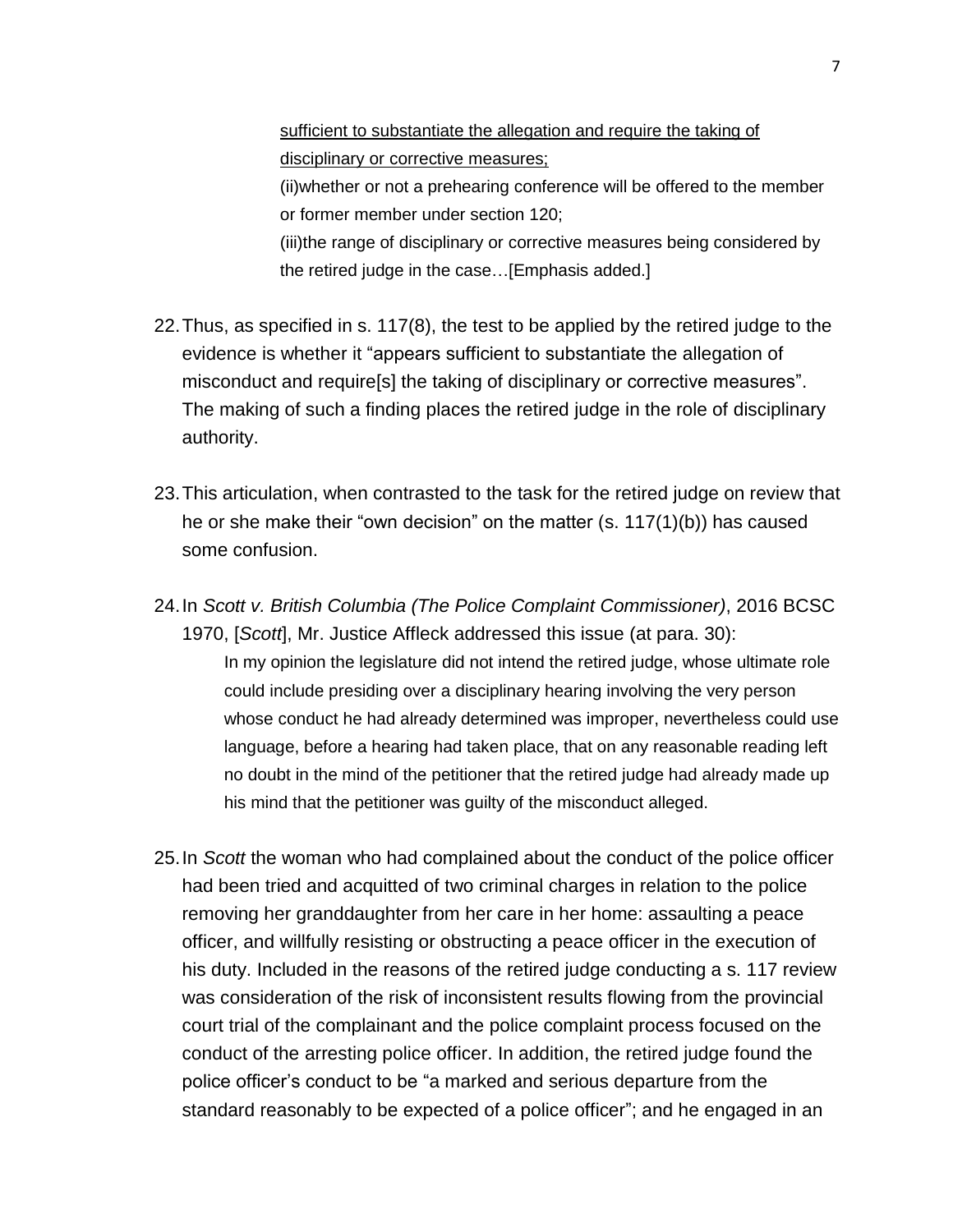analysis of whether the police officer had acted in good faith and found good faith to be lacking (from the retired judge's decision as quoted by Affleck J. in *Scott*, at para. 23).

26.Mr. Justice Affleck concluded that (at para. 39):

Section 117 of the *Police Act* is unfortunately worded in some respects. On one possible interpretation a retired judge appointed pursuant to the *Act* is directed to reach conclusions about the conduct of a member of a police force before a disciplinary hearing has been conducted by the retired judge in respect of that conduct. I do not accept the legislature intended such an approach to be taken.

- 27.The Court concluded in *Scott* (at para. 41) that the retired judge was disqualified from serving as the disciplinary authority pursuant to the Act, finding that the apprehension of bias was so apparent that the petitioner could not "reasonably have any confidence he [would] receive a fair hearing."
- 28.Therefore, while s. 117(1)(b) directs a retired to judge to come to their own decision, it is incorrect to stray into a conclusive analysis of the evidence should he or she be inclined to a find that is appears to be sufficient to substantiate the allegations made. This is because the review in the case of apparent police misconduct is preliminary to the later hearing that may occur, with the retired judge becoming the discipline authority.

# Evidence and Materials Considered

29.I have reviewed and carefully considered all the evidence provided to me by the Commissioner pursuant to s. 117(6) of the Act. It is comprised of the Final Investigation Report prepared by Sgt. assessment and has a number of attachments. The attachments include the procedural reports, witness interview transcripts and audio of interviews with: Cst. Cst. Cst. Cst. Cst. Cst. Ms. and Mr. and Cst. employee of the City of Vancouver, interview summaries and the police officers' notes. The Final Investigation Report also has attached the OPCC orders, notices, and progress reports, and the Order of the Provincial Health Officer regarding "Gatherings and Events – March 31, 2021".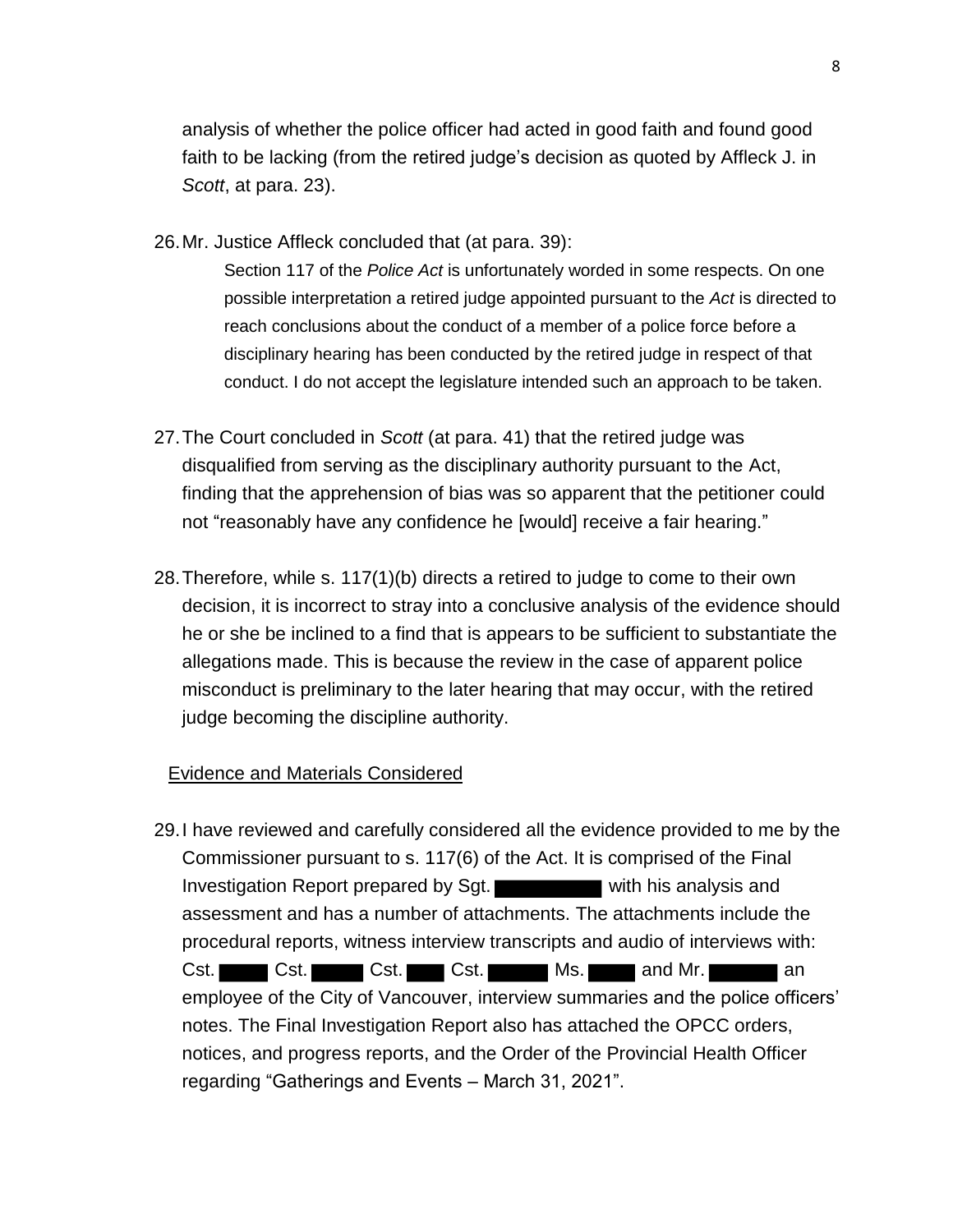- 30.I have viewed the photographs and video footage contained in the Final Investigation Report. They include nine photos and six videos emailed to the VPD Forensic Video Unit by Ms. The photos sent by Ms. several photos of VPD officers at the intersection of Columbia and East Hastings Street, with the remainder apparently unrelated to the Incident. The six videos taken by Ms. cellphone capture different parts of the interaction between herself and Cst. with two of the videos being segments of one of the other videos. Two of these videos were posted on Twitter, by a friend of Ms. **a** friend of Ms. **a** accompanied by Tweets critical of the VPD's policy in relation to addicted persons. I have also considered the summary of these videos by Sgt. which is accurate.
- 31.I have also viewed footage from a video (without sound) obtained by the police from a security camera in the neighbourhood with a view of the scene and the Incident from a vantage point in the 100 block of East Hastings Street, which shows the scene and the Incident at a distance.
- 32.Finally, in conducting my review I have considered the Notice of Appointment of Retired Judge [the Notice] dated November 24, 2021, the relevant caselaw and statutory authority.

### Section 117(8)(a) – Description of Conduct of Concern

33.In the Notice the Commissioner referred to the decision of the Discipline Authority (Inspector dated November 2, 2021, as follows (at p. 2):

> Having reviewed the evidence the Discipline Authority determined, "that the evidence is sufficiently clear, convincing and cogent to establish on a balance of probabilities that Constable **did not commit the misconduct of** *Discreditable Conduct*." In his decision the Discipline Authority found that the Member "could have responded in a better manner during his interaction with Ms. nevertheless noted that he was "not examining his conduct against a standard of perfection."

> In reviewing the evidence, the Discipline Authority observed that Ms. provoking the Member to respond, in particular by getting physically close to him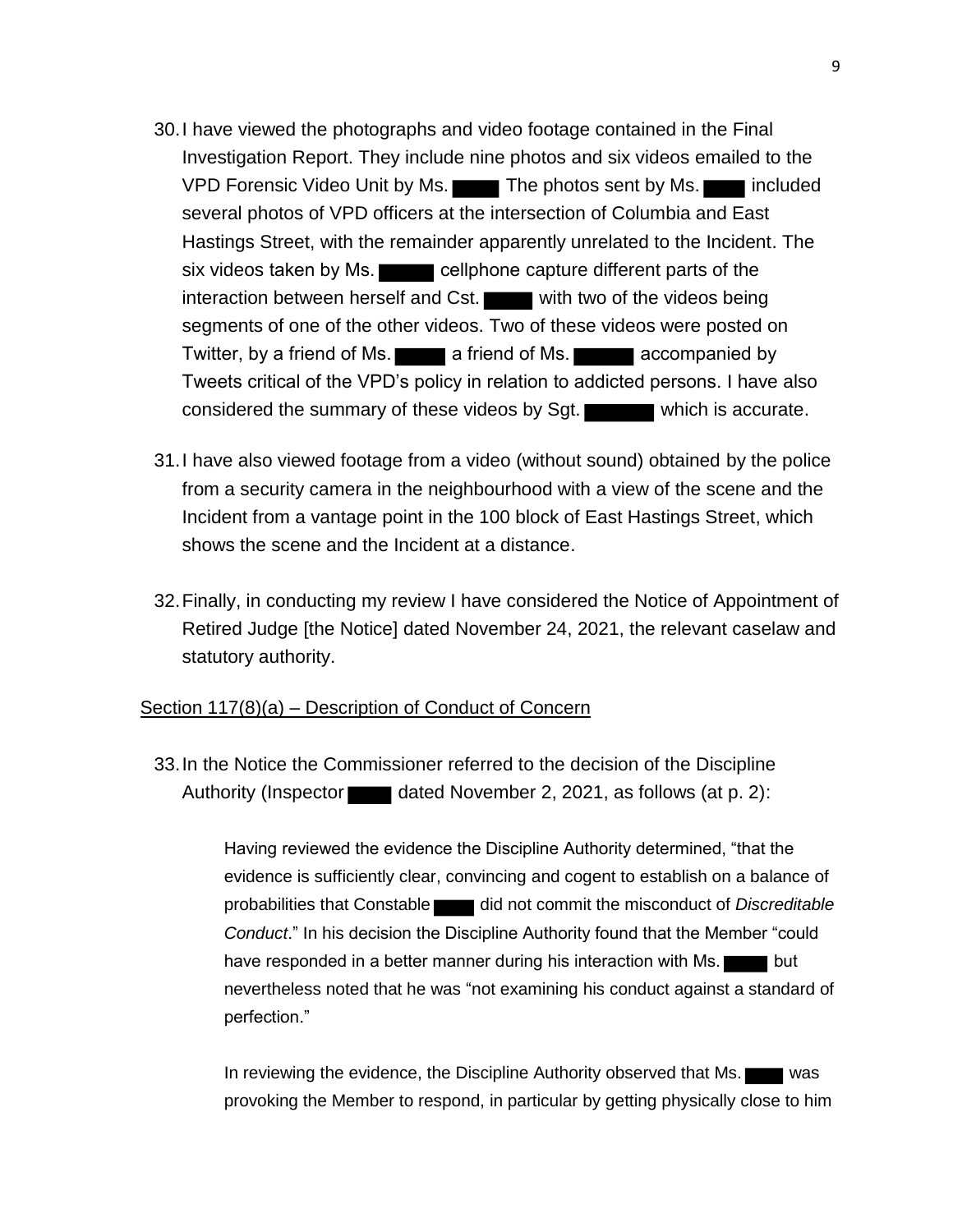with her phone. Further, the Discipline Authority noted that the Member did respond at one point by saying that he would "smack the phone" that Ms. had close to his face and also later saying, "I have no idea, what you're talking about, no idea, no idea ma'am, go back to dealing drugs, see ya." The Discipline Authority concluded that as much as the Member did not need to say these words, it was in response to Ms. **provoking the Member, however, he was** "satisfied that Constable **responses did not reach the level required to** become a misconduct, in particular *Discreditable Conduct*."

34.The Commissioner then set out his view of the matter (at pp. 2-3 of the Notice):

After review of the Discipline Authority's decision, I am of the view that the Discipline Authority has not properly considered the context of the available evidence in his assessment and decision. I have [a] reasonable basis to conclude that the Discipline Authority's decision is therefore incorrect.

The Discipline Authority's decision and analysis of the evidence is insufficient. In particular, the Discipline Authority found some divergence in evidence between the statements of Ms. **and the Member.** The Discipline Authority concluded that the Member's version should be given the benefit of the doubt. However, in reviewing the statements and the video evidence in the Final Investigation Report, I am of the view that there is evidence to support Ms. events.

In addition, it is my view that the Discipline Authority is incorrect when he determined that the Member did not commit *Discreditable Conduct*. Specifically, the Discipline Authority failed to properly consider the available evidence as against the expectations of a reasonable member of the community. The public expects that officers remain calm and professional in all circumstances including cases such as this. The video supports that the Member made a threat of physical violence towards Ms. **All and when viewed in all of the circumstances** this response and overall behaviour can reasonably be seen to fall below that expected of a Member.

35. The conduct of concern arises from the interaction between Cst. **The langular and Ms.** During his contact, it is alleged by Ms. that Cst. said words to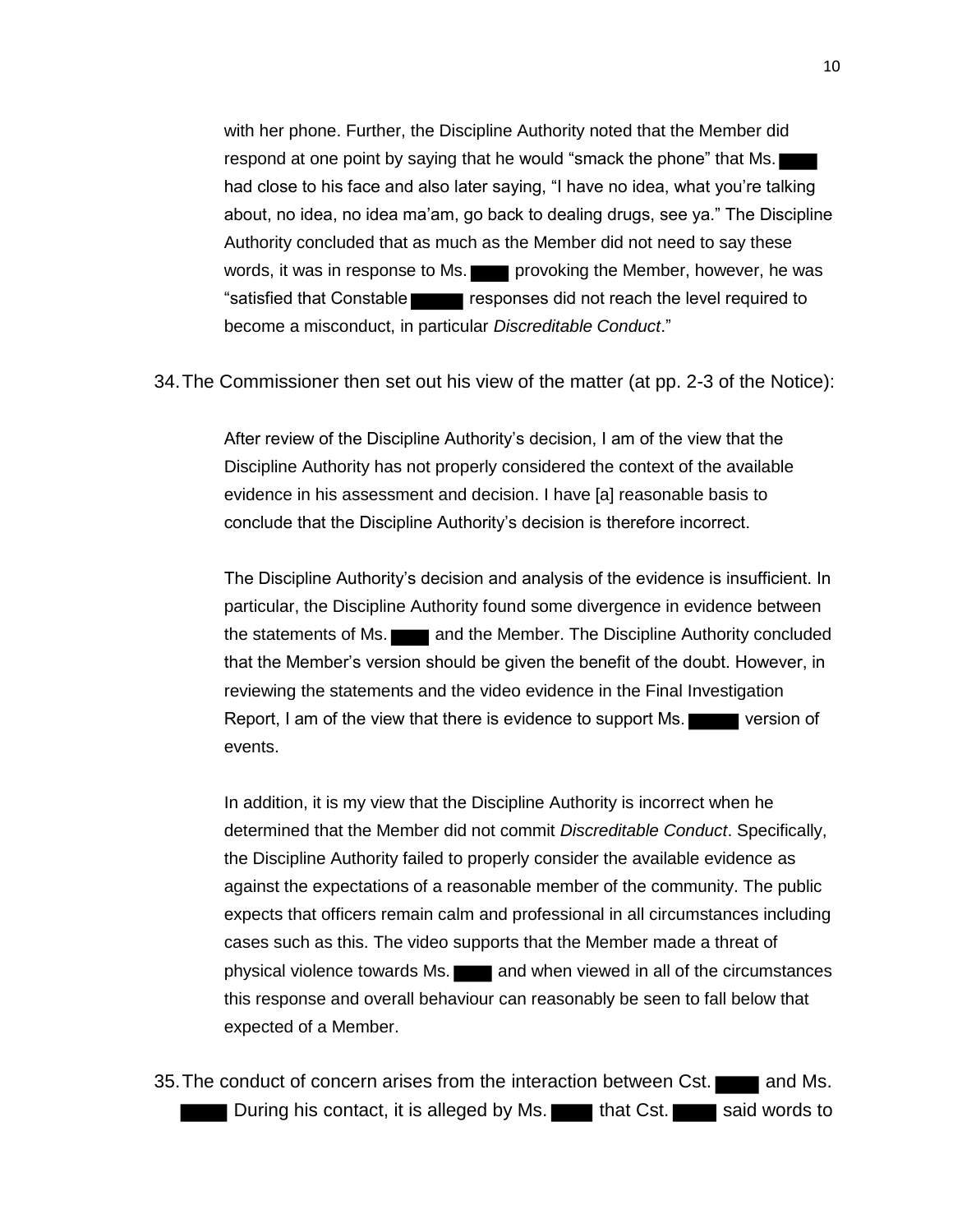the effect of "I will smack you", which allegedly could amount to a threat of physical violence. Aspects of Cst. overall demeanour and subsequent comments, including his comment "I have no idea what you are talking about, no idea, no idea ma'am, go back to dealing drugs, see ya", are also conduct of concern. In short, a substantial portion of Cst. comments and behaviour in relation to Ms. **The lines of the careful scrutiny in this review.** 

# Section 117(8)(b) – Statement of the Complainant's Right to Make Submissions

36.As this investigation was ordered by the Commissioner pursuant to s. 93(1) of the Act this requirement has no application. Although Ms. was interviewed by the Investigator, she did not file a complaint with the OPCC.

# Section 117(8)(c) – Description of the Allegations of Misconduct Considered

- 37.Having reviewed the evidence contained in the Final Investigation Report I identify the following allegations of misconduct against Cst. could appear to be substantiated:
	- i. Discreditable Conduct while on duty by conducting himself in a manner that he knew or ought to have known would be likely to bring discredit on the Vancouver Police Department by his conduct and comments in relation to Ms. including but not limited to allegedly uttering a verbal threat to Ms. pursuant to s. 77(3)(h) of the Act;
	- ii. Discourtesy by failing to behave with the courtesy due in the  $circumstances$  towards Ms.  $\Box$  a member of the public, in the performance of his duties pursuant to s. 77(3)(g) of the Act.
- 38.I am mindful that conduct described in the subparagraphs of s. 77(3), described as "a disciplinary breach of trust" includes the two allegations referred to above, and hence s. 77(4) has application here. It states that "It is not a disciplinary breach of public trust for a member to engage in conduct that is necessary in the proper performance of authorized police work."

Section 117(8)(d) – Whether or Not the Evidence Referenced in the Final Investigation Report Appears Sufficient to Substantiate the Allegations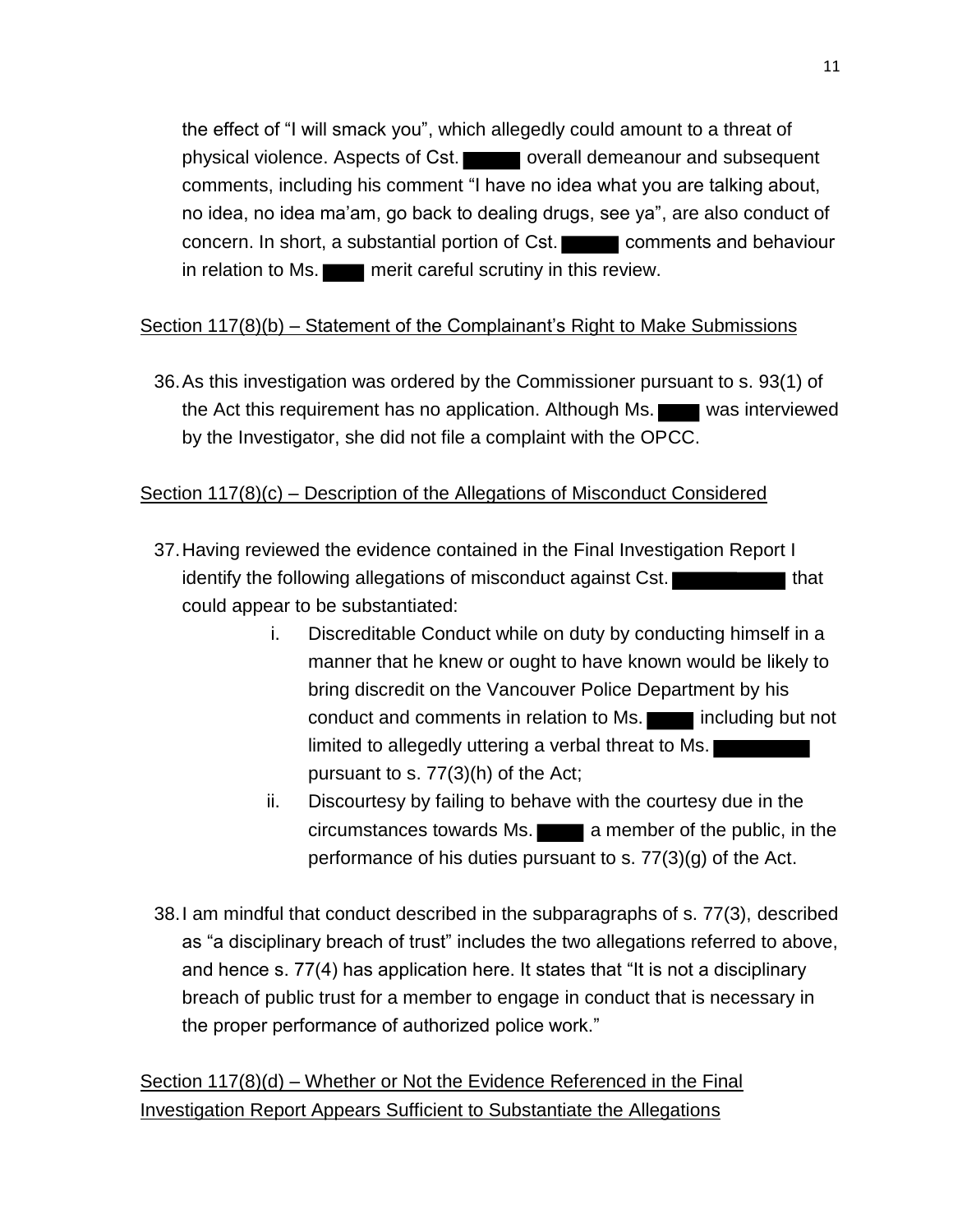- 39.On the evidence there is only one key disputed fact here, and that is whether Cst. said to Ms.  $\blacksquare$  "I will smack it" or "I will smack you" when she came close to him with her cellphone held up near him, and he held up his hand. Otherwise, the overall nature of their interaction during the Incident appears to be generally consistent as between witnesses and the available video evidence.
- 40. I note Cst. does not dispute the other comment he made to Ms. which he suggested she go back to dealing drugs. To the contrary, he provided an explanation as to why he made it, which was that he had arrested workers from the Overdose Prevention Site ["OPS"],

 who had actively trafficked drugs in the area to people who then consumed the drugs at the OPS.

41.It is, however, necessary to provide some further detail to provide a context for the interaction between Cst. **The interaction of the interaction between Cst. and Ms. To do this I have drawn from** the General Occurrence Report with a synopsis and narratives authored by Cst. and Cst. **and True Communist Communist Communist Communist Communist Communist Communist Communist Communist Communist Communist Communist Communist Communist Communist Communist Communist Communist Communist Communist Com** 

and Cst. I will briefly refer to the evidence of Mr. of Vancouver employee. Then I will review the evidence of Ms. provided to Sgt. in a recorded interview. Lastly, I will set out the contents of the several photos and the short videos taken by Ms. cellphone, and the street surveillance camera video footage of the Incident.

- *i.* Accounts of Cst. **and Cst.** 
	- 42. On April 11, 2021, Cst. was working with his partner Cst. At 9:00 a.m. Cst. and Cst. met up with Cst. and Cst. in the Unit block of East Hastings Street. Their primary duty was to escort the City of Vancouver workers as they conducted sidewalk cleaning. Just after 10 a.m. the four officers were walking west on the north side of the 100 block of East Hastings as five or six city workers cleaned the sidewalks. The officers stopped on the sidewalk at the northeast corner of East Hastings and Columbia Streets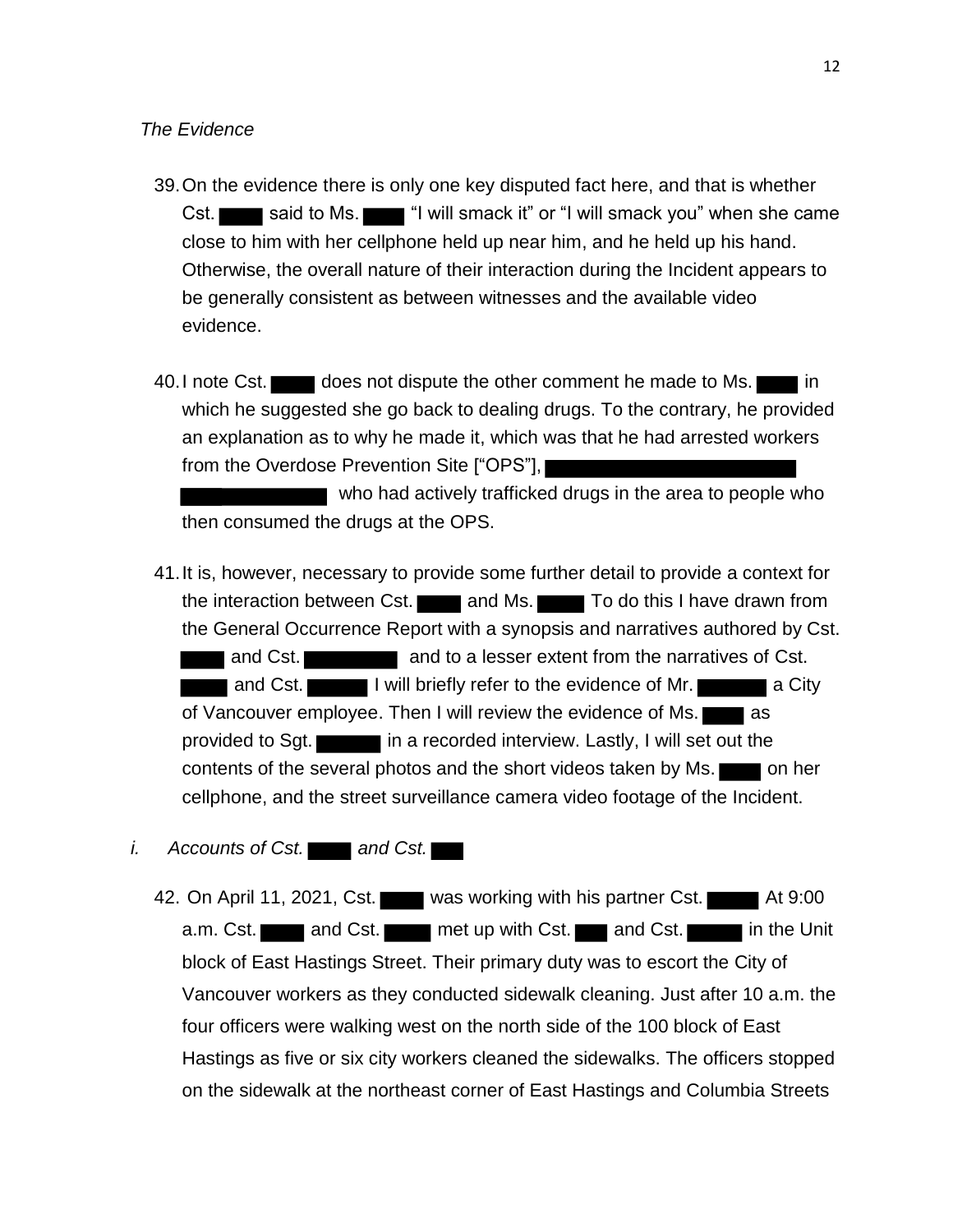waiting for a pedestrian light to cross westbound. Located at that corner at 390 Columbia Street is the Overdose Prevention Site.

- 43. Cst. observed a female standing on the northwest corner of East Hastings Street and Columbia Street. The female was holding her phone up and she appeared to be taking pictures or video of the police and the city crew. As the officers waited, the female walked east on Hastings Street against the no walk signal. As the female got closer to Cst. **the recognized her as** with whom he had cordial dealings in the past.
- 44. Cst. **then asked Ms.** if she would like to take a picture of "us", referring to the police as she had posed for pictures with  $\text{Cst.}$  in the past. Ms. **immediately took offence and started to yell at Cst.** calling him a "fuckin dick" and a "pig". Cst. asked Ms. why she was so upset, and she told him that he needed "to go die" and to "suck dick".
- 45. At that point Ms. was standing in the middle of the roadway. She continued to yell at Cst. and question why the police were in the block. As she continued to yell and swear, Ms. took off her facemask and moved towards Cst. He could see spit particles coming out of her mouth. Cst. told her that she needed to keep her mask on and keep a six-foot distance to obey the public health orders. Ms. was not physically distancing from Cst. and did not have her mask on her face. Cst. understood the health orders at that time required people to socially distance, keeping a distance of at least two meters unless they were masked, regardless of whether they were indoors or outdoors. Ms. did not put her mask on her face. She just adjusted it to her chin and continued to call Cst. "fuckin dick" and to question why police were present. Cst. **the stude** told that if she did not get off the road and did not put up her mask, that he was going to give her a ticket and become a "big dick". Ms. then moved off the roadway to the sidewalk and pulled out her phone. She moved to within a foot of Cst. **and put her phone in his face. He told her to back up and that she**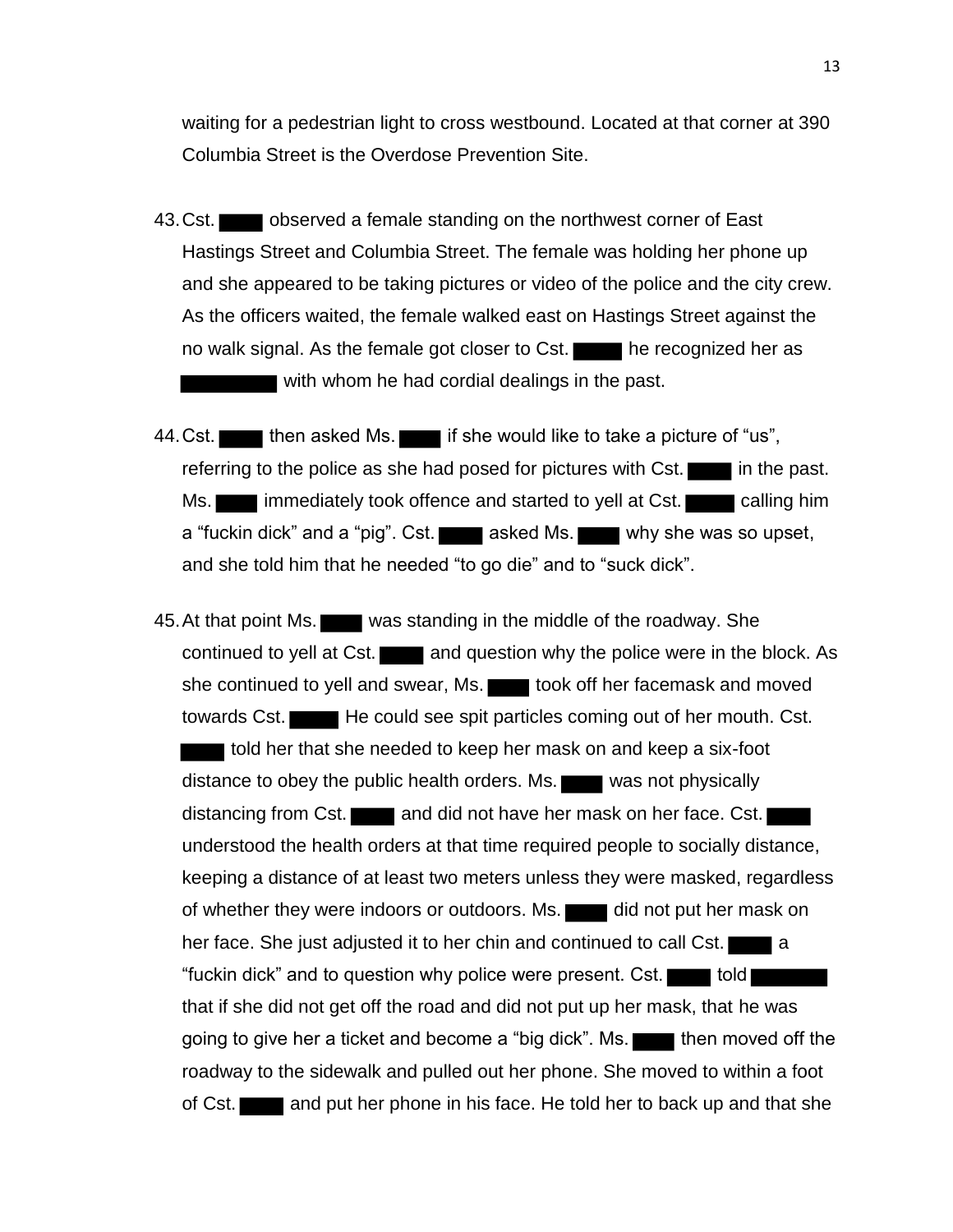could take pictures/videos of him from afar, but if she put her phone in his face again, he would smack it out of her hand. Ms. then once again put her phone within a foot of Cst. **Fig. 1.1.** face. He motioned his hand towards her phone as if he was going to smack it out of her hands. Ms. **in** immediately backed off. She then kept her phone pointed at Cst. **Figure** from three to four feet away and started to ask questions about police abusing women. Cst. replied, "I have no idea what you are talking about ma'am, why don't you go back to dealing drugs".

- 46. Cst. indicated that he saw Ms. I later that day in the Unit block of East Hastings Street. Ms. was walking two dogs on leashes and as she passed by Cst. and the other three constables, she said "Hi". Cst. replied by saying "Hi I hope you are having a better day now" to which she nodded her head as she walked past.
- 47. Cst. recalled observing a female, later identified as standing in the middle of Columbia Street against the pedestrian light yelling at Cst. Ms. had her cellphone out and was yelling that Cst. was a "dick". Cst. also heard yelling that the police should not be in the block. Cst. was of the view that Ms. Seemed to be unaware or indifferent to the fact that the constables were accompanying a group of five or six city workers who were wearing bright yellow overalls, carrying rakes, and operating a street sweeping vehicle on the sidewalk.
- 48. Cst. said that Ms. continued towards police without her facemask properly positioned on her face. Cst. heard Cst. tell Ms. that she needed to put her mask on properly and to stay six feet away from him because of the current health orders. Ms. ignored Cst. statement. Ms. disregarded Cst. telling her several times to stay six feet away from him. She continued to yell, swear, and film him while standing less than six feet away from him. Cst. said that Ms. held her cellphone right in Cst. **Fig. 2.** face and Cst. heard Cst. say something along the lines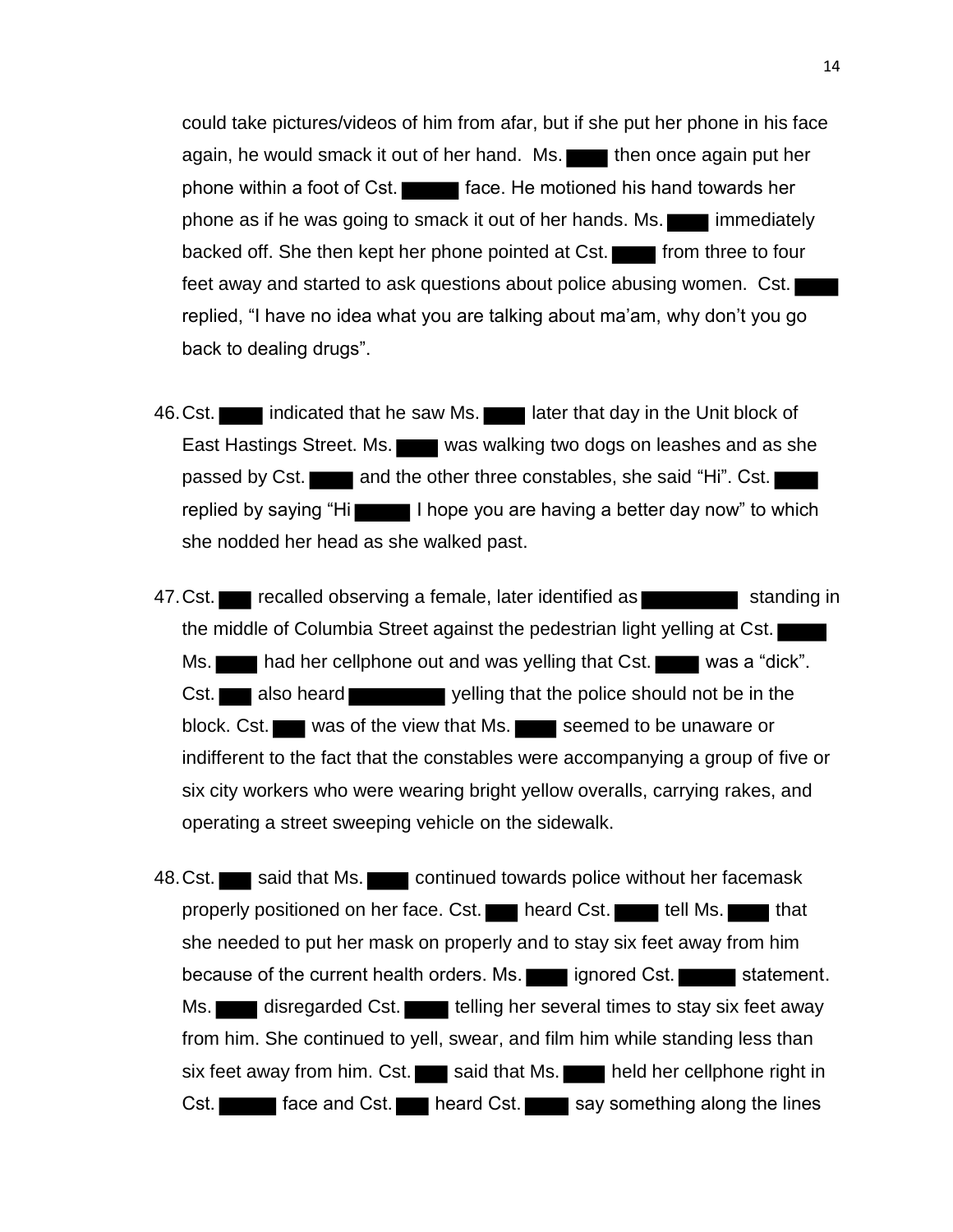of you need to stay six feet away from me or I'm going to smack your phone out of your hand. Cst. could not recall his exact words. Cst. said that **told Cst.** numerous times to "suck a dick". At one point, Cst. told Ms. **that she needed to put on her mask, or he would issue her a** ticket. Ms. eventually left the roadway and stood on the sidewalk very close to Cst. and Cst. while she continued to film Cst.  $\blacksquare$  Cst. also heard Ms. make a statement about police abusing women. Cst. said that Ms. **initiated the interaction with Cst. inclusion and at the time Cst.** had no idea who Ms. was. Cst. believed that Ms. deliberately trying to instigate a response from Cst. so she could have it on film. She considered Ms. to be very belligerent. Cst. said that did not speak to any police members other than Cst. and that she considered Ms. statement regarding the police abusing women to be nonsensical in the context of the conversation and situation. Cst. stated that Cst. **behaviour was calm, but she could tell that he was getting** irritated by Ms. because she seemed to be trying to instigate something. Cst. considered that Ms. made quite an aggressive motion toward Cst. **Face, deliberately trying to instigate a response from him. Cst.** said that Cst. never yelled at Ms. and she did not believe that he ever swore at her or even raised his voice. He just told her that she needed to stay six feet away from him. It was after Cst. **the state had been dealing with for a few minutes that he told her she needed to back up or he was going** to smack her phone out of her hand.

- 49. Cst. recalled that the four officers met Ms. later the same day without any further difficulties.
- *ii.* Accounts of Cst. **Accounts** and Cst.
	- 50. Cst. was working in full uniform as Cst. partner on this day. They were accompanying a sanitation crew through the Downtown Eastside so that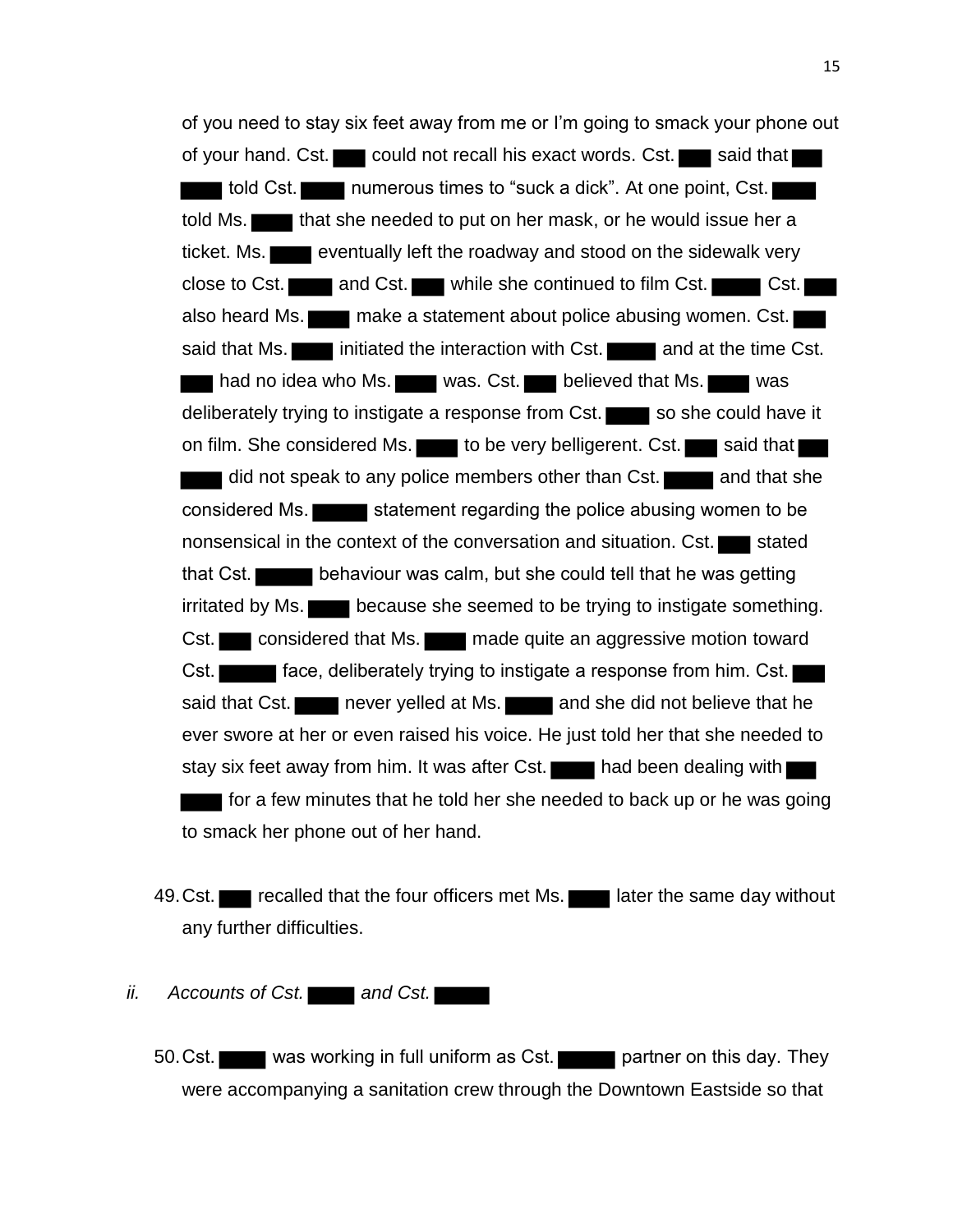they could clean the parks and streets. He noticed a female standing on the northwest corner of Columbia and East Hastings Streets who appeared to be holding her phone horizontally, such that she might be taking a video. He had not seen this woman before. He acknowledged her by waving at her and told the other officers they may be being videotaped. The female jaywalked towards the officers, crossing from the northwest corner towards the northeast corner of the intersection. He recalled that the female later known to him as Ms. immediately started a verbal confrontation specifically with Cst. **The and not** with any of the other officers. While she was standing in the number two lane of Columbia Street Cst. heard Ms. make an unprovoked comment something along the lines of you are a woman beater or you beat women. Cst.

did not consider the female to be much of a risk to office safety, but he believed that she may have been trying to provoke a reaction from the police officers. He decided not to interact with her "in an attempt not to add any fuel to the fire." Cst. did hear Cst.  $\blacksquare$  say to Ms.  $\blacksquare$  "Get off the street or I will give you a ticket." When the City of Vancouver employees began crossing Columbia Street to the west, he escorted them across the street as that was his duty for the day, rather than getting into an argument with Ms. did not hear any other conversation between Cst. and Ms. once he had crossed the street. He regarded Ms. to be very confrontational, without provocation. It seemed to him that she had made up her mind from across the street that she was going to come over and initiate an interaction with the police and try to force a reaction. Cst. thought that Cst. seemed taken back by the start of the interaction. Cst. did not regard Cst. as defending himself, but he was holding his position with Ms. recalled that Ms. was face to face with Cst. when she took video of Cst. **The languary and he could not recall if she was wearing a mask or any personal** protective equipment.

51. Cst. was working with Cst. on this day and they were also with Cst. and Cst. **all standing on the northeast corner of Columbia Street**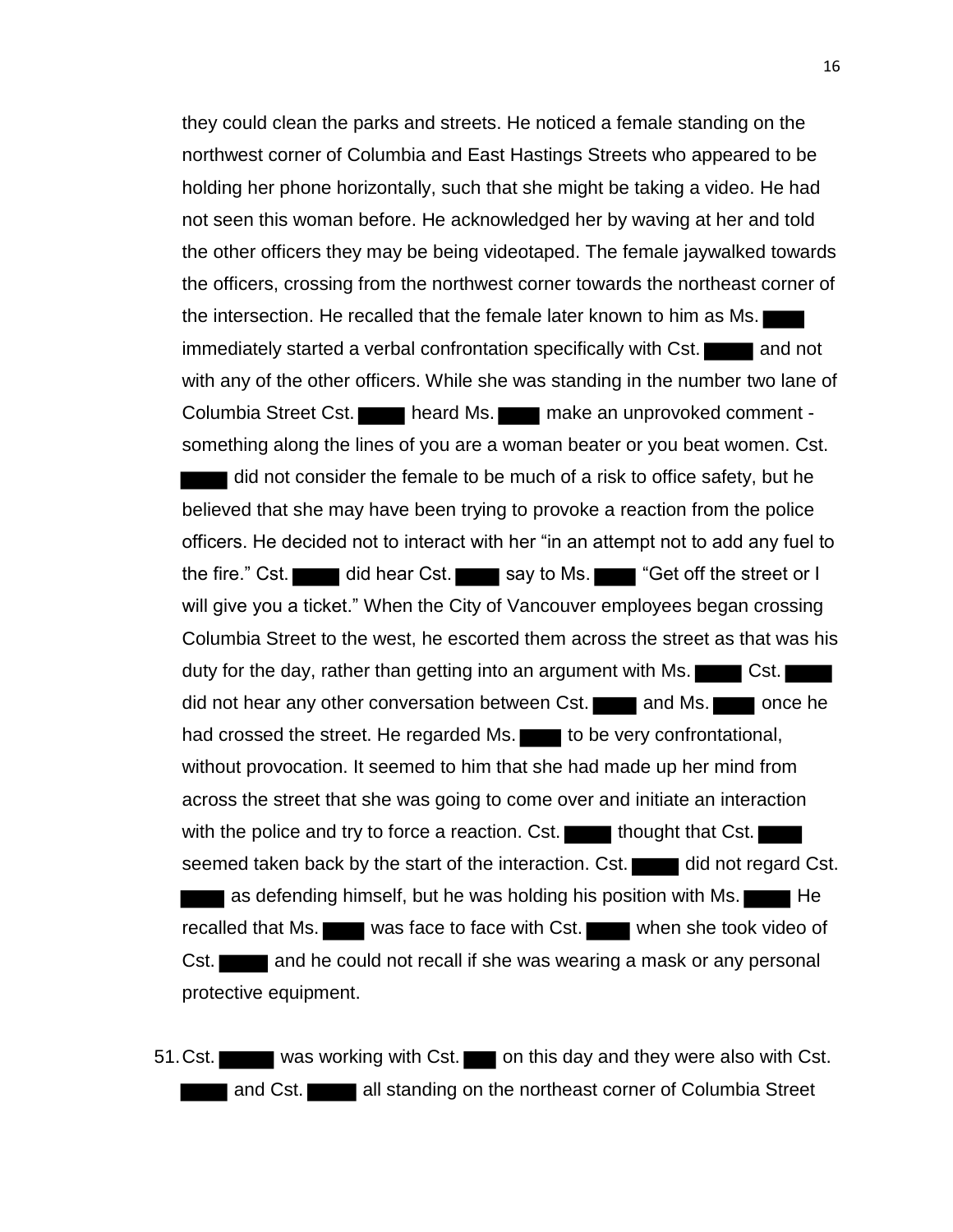and East Hastings Street. Cst. heard Cst. yell across the street something to the effect of "we can pose for you." Once the pedestrian crosswalk sign changed the people on the northwest corner began crossing the street. He heard Cst. again say to the female that they could have posed for her. Cst. referred to the female as " and "Ms. Cst. knows to be but he had no prior dealings with her and did not recognize her. He recalled that Ms. told Cst. **that he did not have to be a dick, and that Cst.** referred to himself as "big dick" in speaking with Ms. Cst. Cst. observed Ms. pull out her cellphone and began filming or photographing Cst. pedestrian crosswalk light changed Cst. crossed Columbia Street to the west with the City of Vancouver workers, while Cst. and Ms. remained on the northeast corner of the intersection. Once he had crossed the street Cst. could not hear any of their conversation.

52. Cst. indicated that Cst. had initiated the interaction with Ms. when Cst.  $\blacksquare$  said something to the effect that we could have posed for you. He said that Cst. spoke in a joking manner and did not appear to be overly hostile in any way. He recalled that once Ms. **The langle state** that crossed the street and pulled her camera out she had it quite close to Cst. arm's length and that she was quite close to him. He could not recall if was wearing a mask or any personal protective equipment.

iii. Account of Mr.

53. Mr. described how he and the other members of the team were doing their regular clean up of East Hastings Street. As they were approaching Columbia Street Ms. started speaking to Cst. Mr. Mr. Started walking and doing their regular business of cleaning the street. As he walked off, he heard some words exchanged between Cst.  $\Box$  and Ms.  $\Box$  He was not clear on what was said but towards the end he heard Cst.  $\Box$  say "go back to selling your drugs."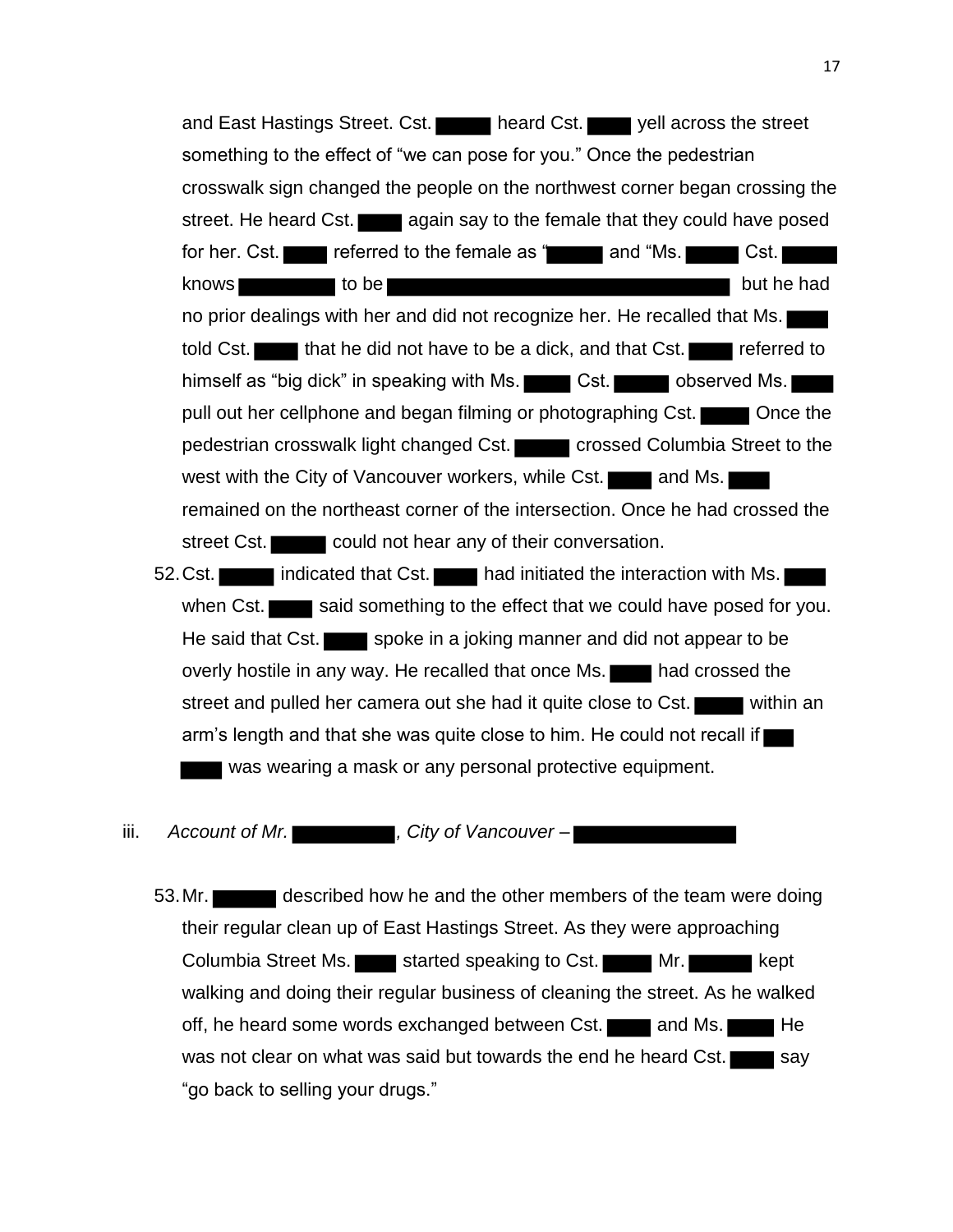54.At this point the and the VPD officers turned and walked away westbound. He recalled that the interactions between Ms. **The langle Cst.** occurred as they were walking by Ms. **The land Ms.** Caught her opportunity to go and share a few words with Cst. and get his reaction. Before this the **and the VPD** members were just walking normally. The VPD members were just keeping an eye on the Mr. said that he did not realize anything had occurred until he saw the news approximately two days later.

55. Other than the one comment by Cst. about going back to selling drugs, Mr. did not hear or see anything else regarding the interaction between Cst. and Ms. He thought that Ms. had initiated the interaction. He did not think she was being hostile, and he did not hear any aggression, but he was just passing by and wasn't paying attention to everything she was saying. He believed that Cst. tried to pay attention to what Ms. saying, and when Cst. realized it wasn't a positive interaction that was when the interaction went "a bit weird". However, Mr. thought that Cst. demeanour was normal throughout the day. There was no aggression or anything that Mr. saw. Mr. said that Ms. was probably within six feet or so of Cst. He could not recall if she was wearing a mask or any personal protective equipment.

# *iv. Account of Ms.*

56.Ms. was interviewed on May 12, 2021, regarding the Incident on April 11, 2021. The OPS has hundreds of people attending daily. A few days prior to April 11, 2021, Ms. witnessed a police officer taking someone's drugs from them right before they were going to go into the OPS to use them.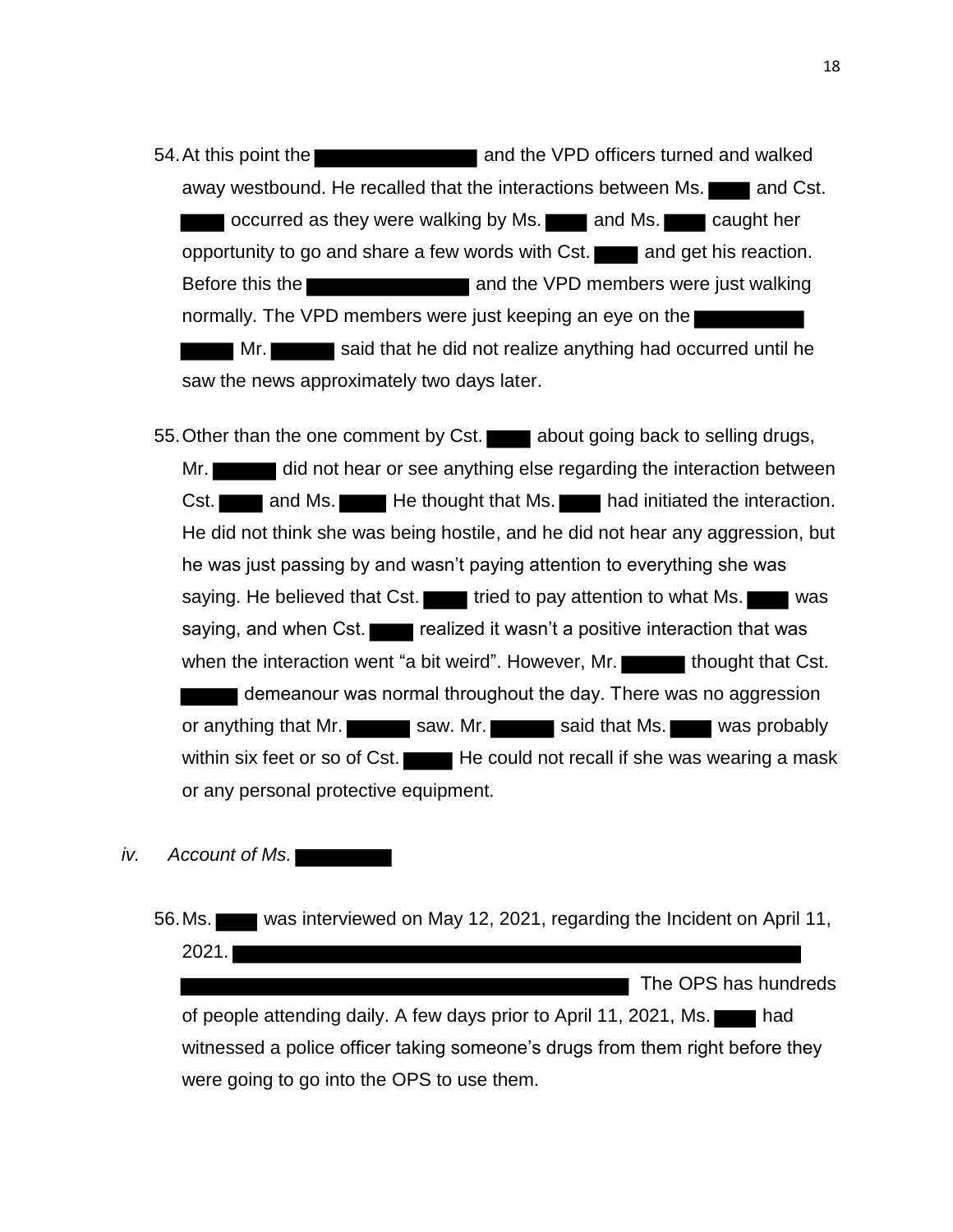

- 58.On April 11, 2021, one VPD officer whose name or badge number Ms. couldn't remember, later identified as Cst. started saying some things like her name and dancing around. Cst. said to take a group picture and started posing a bit. Ms. **Found this really offensive because she's** allowed to take photos and video. Ms. **then stopped and walked across** the street.
- 59. Ms. thinks she said a few things to Cst. which included calling him a couple of names, but she couldn't remember exactly what she had said. Ms. said she was angry with the situation and a bit shocked.
- 60.Ms. began filming and thought she started taking photos before she got onto the curb because Cst. was saying things to her as she walked towards him, and Ms. was saying things back. Then Cst. something that wasn't captured in the videos, but it was to the effect that you're off the curb, you can get a ticket, or that's illegal, or something like that. Ms. could not remember exactly what Cst. had said, but she felt like it was antagonistic, so she started filming.

61. Ms. was really upset and thought Cst. was unprofessional. The part that really upset her was when she had the camera up and the video captured Cst. saying "I'm going to smack you", and Cst. kind-of lunged forward, and it really freaked her out and she said her stomach kind-of turned. Ms. didn't know whether Cst. was going to smack her or not, and she felt that the conversation they were having should not have led up to that.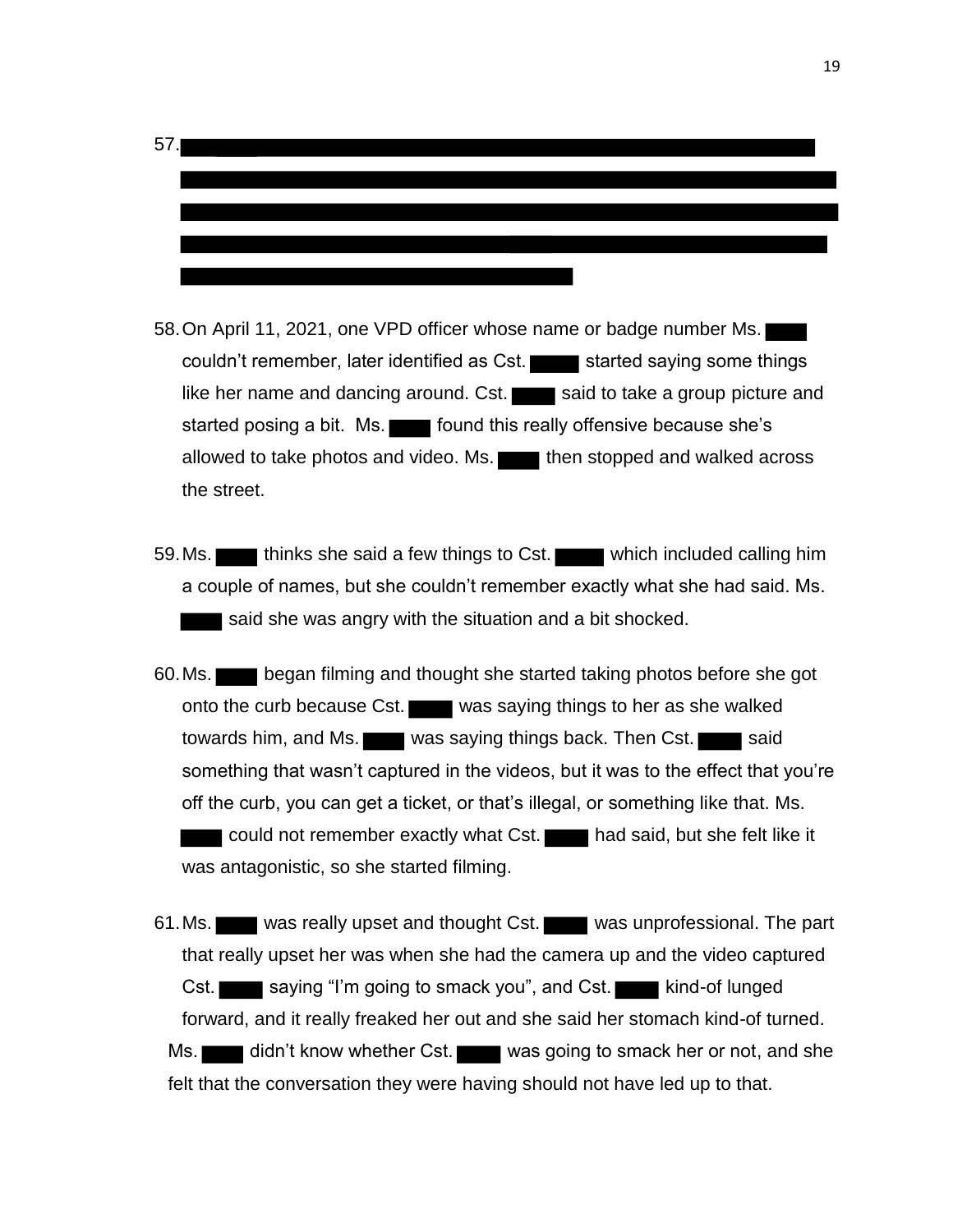- 62. Ms. advised that in one of the videos Cst. is pointing down and telling her that she wasn't obeying the law or whatever. Ms. **Figure** felt that it was unprofessional for Cst.  $\Box$  to be dancing around, but the main thing that freaked her out was Cst. In the lunge towards her and she didn't know if he was going to hit her or not. Ms. **Found it troublesome that Cst.** said that to her and giggled about it afterwards. Ms.  $\blacksquare$  was more upset about the smacking comment than being called a drug dealer.
- 63. Ms. **a** admitted to engaging Cst. **in the beginning of the interaction** when she took a picture of him. Ms.  $\Box$  said she did call Cst.  $\Box$  some names, but Cst. was calling out her name. It was a bit of a back-and-forth situation until the "smack me" part. She also admitted to calling  $Cst.$   $\blacksquare$  "a jerk" and "an asshole" or something like that. She said she did call Cst. dick" but didn't call him "a pig". She denied saying to Cst. that he needed "to go die" and "suck dick" during the interaction. Ms. **thought that Cst.** could have just ignored it, the whole thing, and done his own thing, and understood that she had the right to take a picture. Ms. **believes that she** was approximately 3 feet away from Cst.  $\blacksquare$  at the closest point during the interaction.
- 64.Ms. confirmed that the videos she emailed to Sgt. captured her interaction with VPD officer Cst. on April 11, 2021, and that they were all the videos and photographs she had of the Incident. She also confirmed that the female voice captured in the videos was her voice, and that she had filmed the videos using her cellphone.
- 65. Ms. could not remember if she was wearing any personal protective equipment, such as a mask or face shield during the interaction with Cst. but admitted that possibly she was not wearing any personal protective equipment.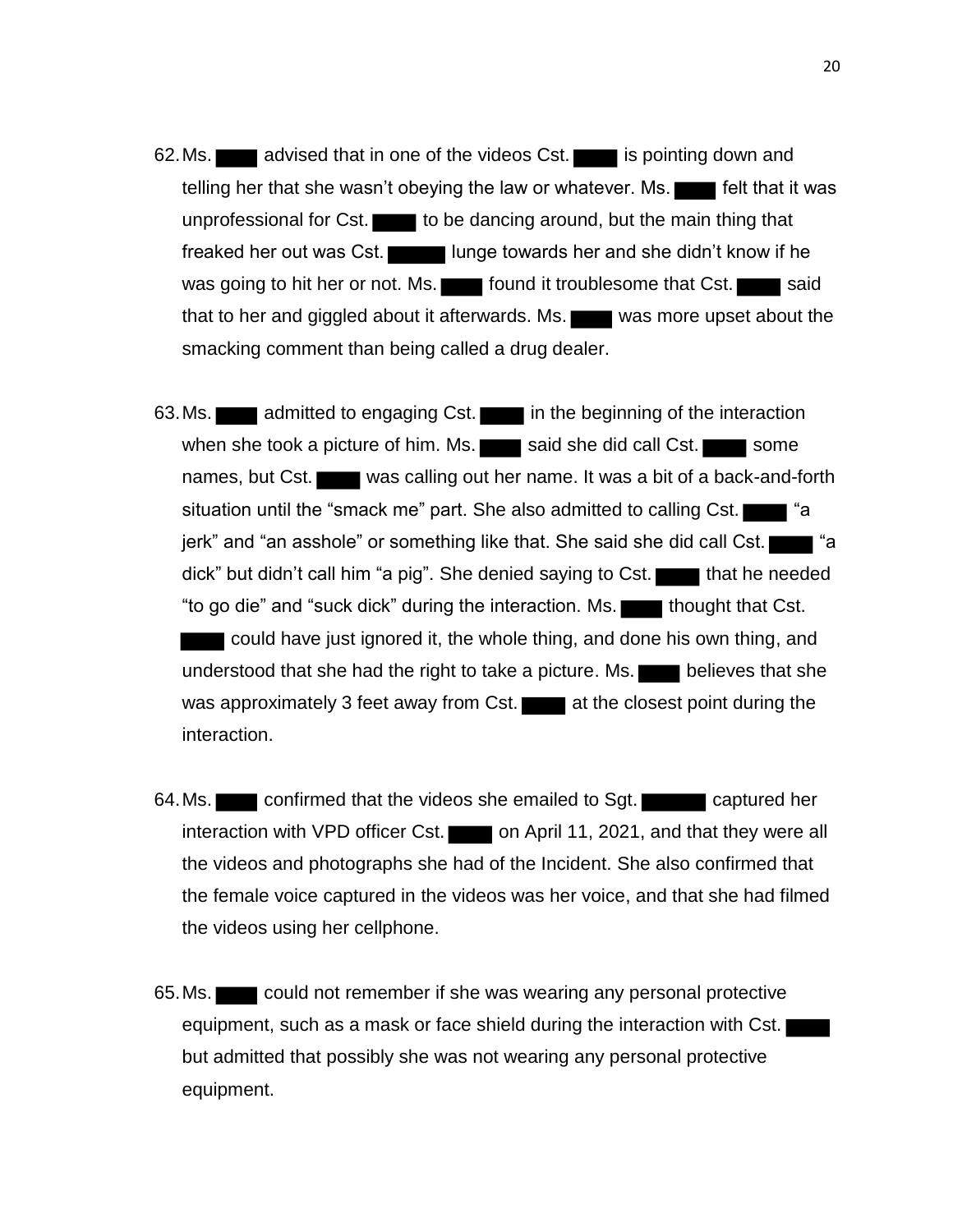### *v. Ms. Cellphone Videos and Still Photos*

- 66.There are six short videos taken during the Incident provided to the VPD by Ms. The first four (IMG 0013, IMG 0014, IMG 0015, and IMG 0016) are each different and the last two (IMG 0017 and IMG 0018) duplicate portions of IMG 0016. Below are the summaries of the video clips provided by Sgt. which appear to be accurate. I have viewed these video clips, some of them multiple times.
- 67. From the still photos provided to the VPD by Ms. two of them depict Cst. standing with Cst. at the corner. Both officers are in uniform and wearing masks. Another photo depicts only the upper uniformed torso of an officer in VPD uniform that appears to be a still shot taken from a video, which is likely Cst.
- 68. Video clip IMG 0013 is three seconds long. It shows Cst. standing on the northeast corner of Columbia Street and East Hastings Street. Ms. although not shown in the clip, was obviously standing near him. Cst. full uniform wearing a black facemask covering his mouth and nose. Ms. took the video using her cell phone, but she is not captured in the video footage. In it Cst. says something unintelligible followed by either "I'll smack you" or "I'll smack it", "Hey", and then Cst. moves his hand to block the video of Ms. **and then says "Oooohh"** as he lowers his hand. Ms. says, "Why'd you do, why" and video ends.
- 69. Video clip IMG 0014 is one second long. It shows Cst. Standing on the northeast corner of Columbia Street and East Hastings Street. Ms. the video using her cell phone, but she is not captured in the video footage. Given the close- up view of Cst. Ms. Was standing close to him. Cst. is in full uniform wearing a black facemask covering his mouth and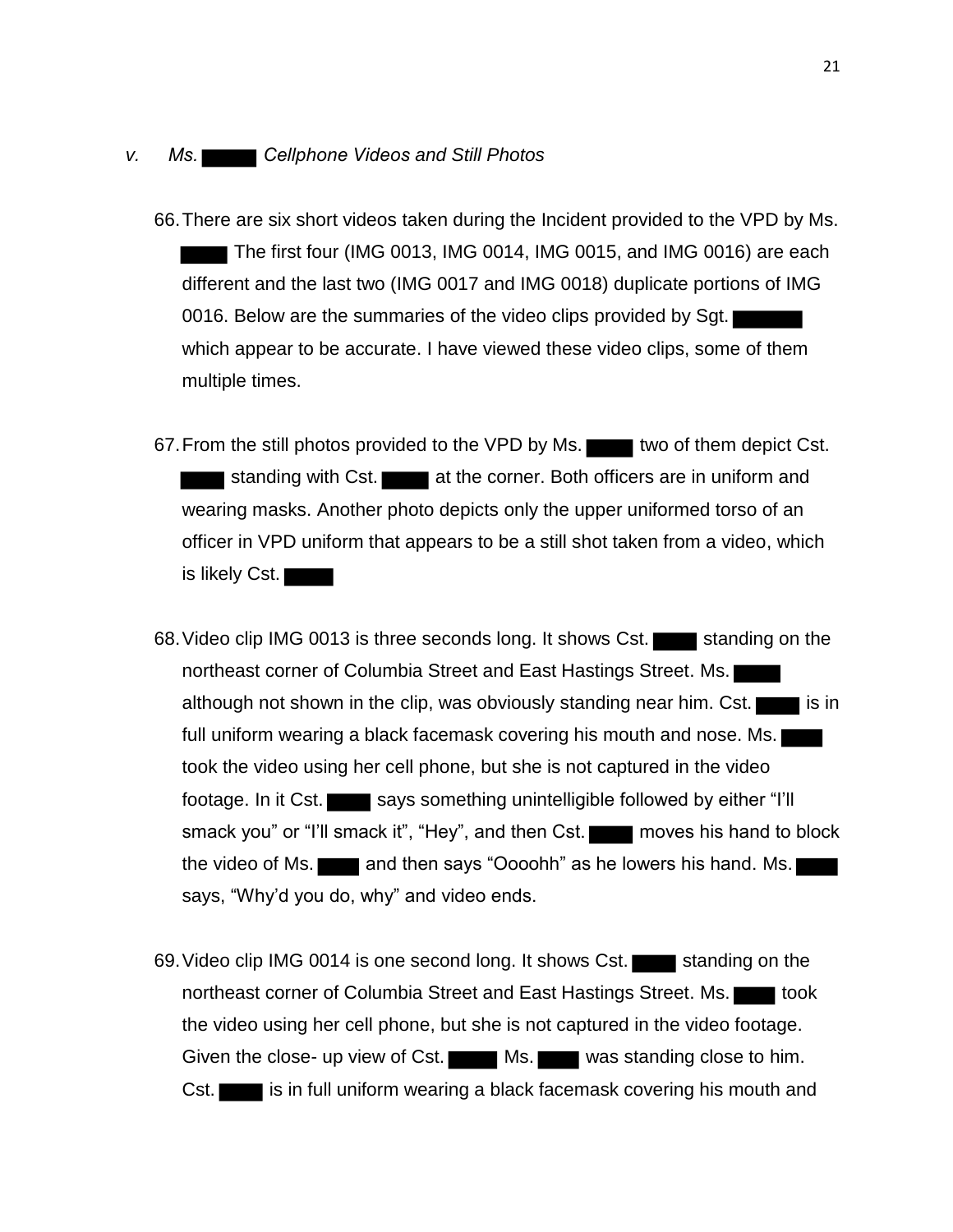nose. In the video Ms. says "Can you show me a", followed by Cst. who says, "See that" and the video ends.

70. Video clip IMG 0015 is four seconds long. Ms. took the video using her cell phone, but she is not captured in the video footage. It shows Cst. standing on the northeast corner of Columbia Street and East Hastings Street. From the close-up view of Cst. Ms. Ms. Standing close to him. Cst. is in full uniform wearing a black facemask covering his mouth and nose. In the video Cst. says, "Bye". Ms. says, "You're a fucking dick. You're a dick" to which Cst. says, "Thank you ma'am" and the video ends.

71. Video clip IMG 0016 is 46 seconds long. The video shows Cst. standing on the northeast corner of Columbia Street and East Hastings Street. Cst. I is in full uniform wearing a black facemask covering his mouth and nose. Ms. took the video using her cell phone, but she is not captured in the video footage. Again, it was taken from a short distance away. It starts with Ms. saying, "Picking on women" and Cst. saying "Thank you ma'am". Ms. says, "Where do you get off picking on women?" Cst. says, "Um ma'am. You were breaking the bylaws." Ms. says, "Where do you, where do you get off picking on women?" to which Cst. says, "I have no idea what you're talking about, no idea." Ms. says, "Yeah of course, of course". Cst. says, "No idea ma'am. Go back to dealing drugs, see ya". Cst. then walks westbound on the sidewalk up to Columbia Street. Ms.  $\blacksquare$  says, "Go on, go on". Cst. says, "Go on where". Ms. says, "Go on, go on". Cst. says, "I obey, I obey the signs" while pointing with his left hand towards the pedestrian crossing sign on the northwest corner of Columbia Street and East Hastings Street. Ms. says, "Yeah go". Cst. says, says, "See that", while pointing with his left hand towards the pedestrian crossing sign on the northwest corner of Columbia Street and East Hastings Street. Ms. says, "Go that way then". Cst. says, "Take a, take your phone, put it up there" while pointing at the pedestrian crossing sign. "I obey the signs. Unlike you. There's rules and regulations for people, which obviously you don't like to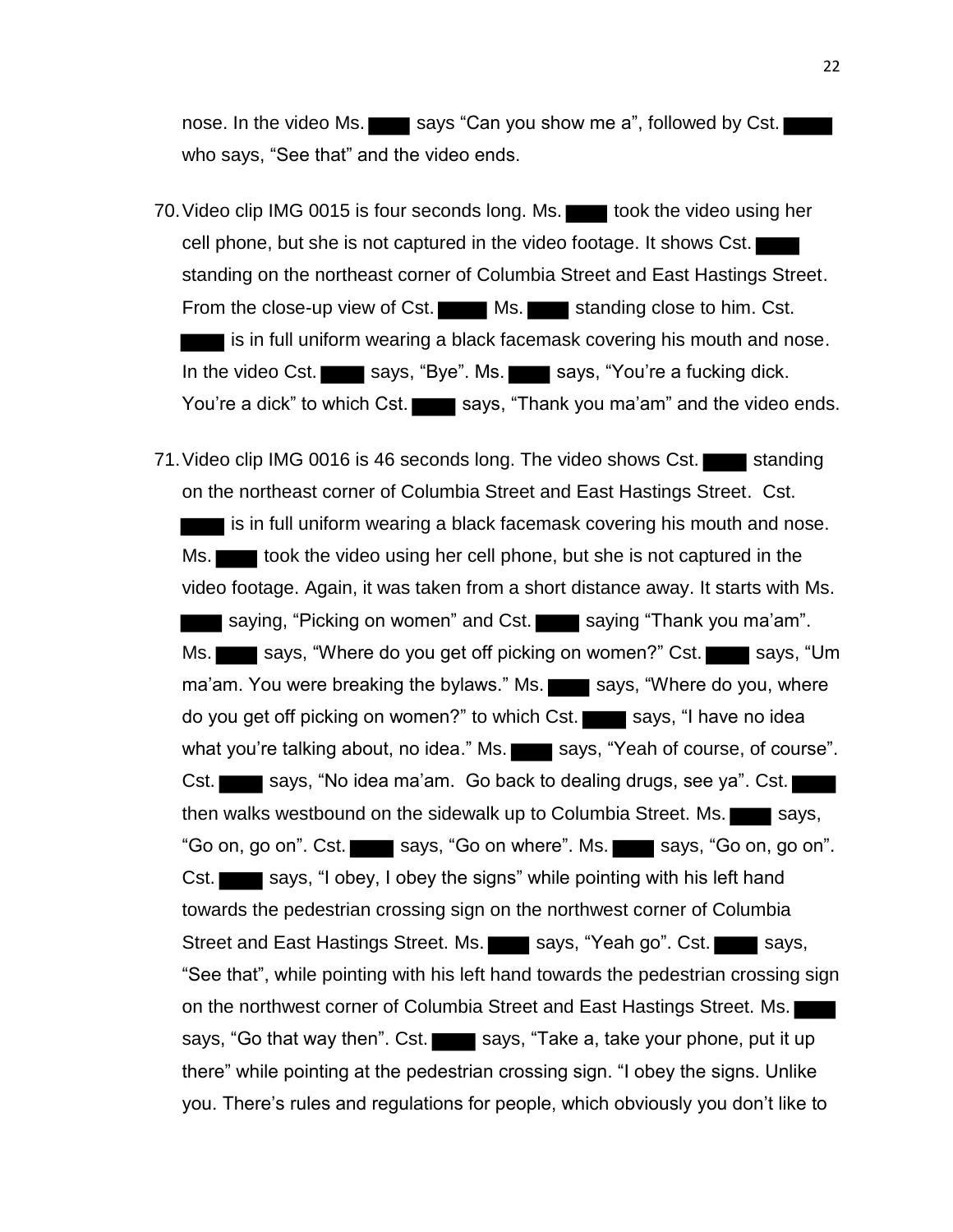follow." Ms. says, "Oh you're taught huh". Cst. says, "Just because you're doesn't mean you can do whatever you want, ok. Calm down now". Ms. says, "Go on." Cst. says, "Go where?" Ms. says, "Go back to abusing people. Go on". Cst. says, "Nobody's abusing anyone Ms. Ms. Says, "Yeah, you're abusing people. You're an abuser." Cst. says, "Bye have a good day Cst. and Cst. then walked westbound and began crossing Columbia Street towards the northwest intersection of Columbia Street and East Hastings Street where Cst. and Cst. were standing. Ms. says, "Yeah bye", and the video ends.

*vi. Street Security Video*

72.A canvas of video cameras in the vicinity of the Incident located one video camera located at 101 East Hastings Street. The video camera faced west and was located less than one quarter block east of Columbia Street on the north side of East Hastings Street. The video captured the north sidewalk of the 100 block of East Hastings Street as well as the north sidewalk of the Unit block of East Hastings Street. The video had no audio. The video shows the following as accurately set out by Sgt.

> At 9:59:00 a.m. the city sanitation crew along with VPD Constables and walked westbound on the north sidewalk of East Hastings up to the northeast corner of East Hastings Street and Columbia Street. The VPD officers were dressed in full uniform and the city sanitation workers were wearing either orange coveralls or reflective high visibility vests.

> At 10:00:15 a.m., Ms. walked eastbound on the north sidewalk of East Hastings Street up to the northwest corner of East Hastings Street and Columbia Street. Ms. was wearing a black hoody, black shorts, white shoes and carrying a white shoulder bag across the front of her chest.

At 10:00:15 a.m., Ms. **a** appears to produce a cell phone and possibly takes a picture or video in the direction of the VPD officers.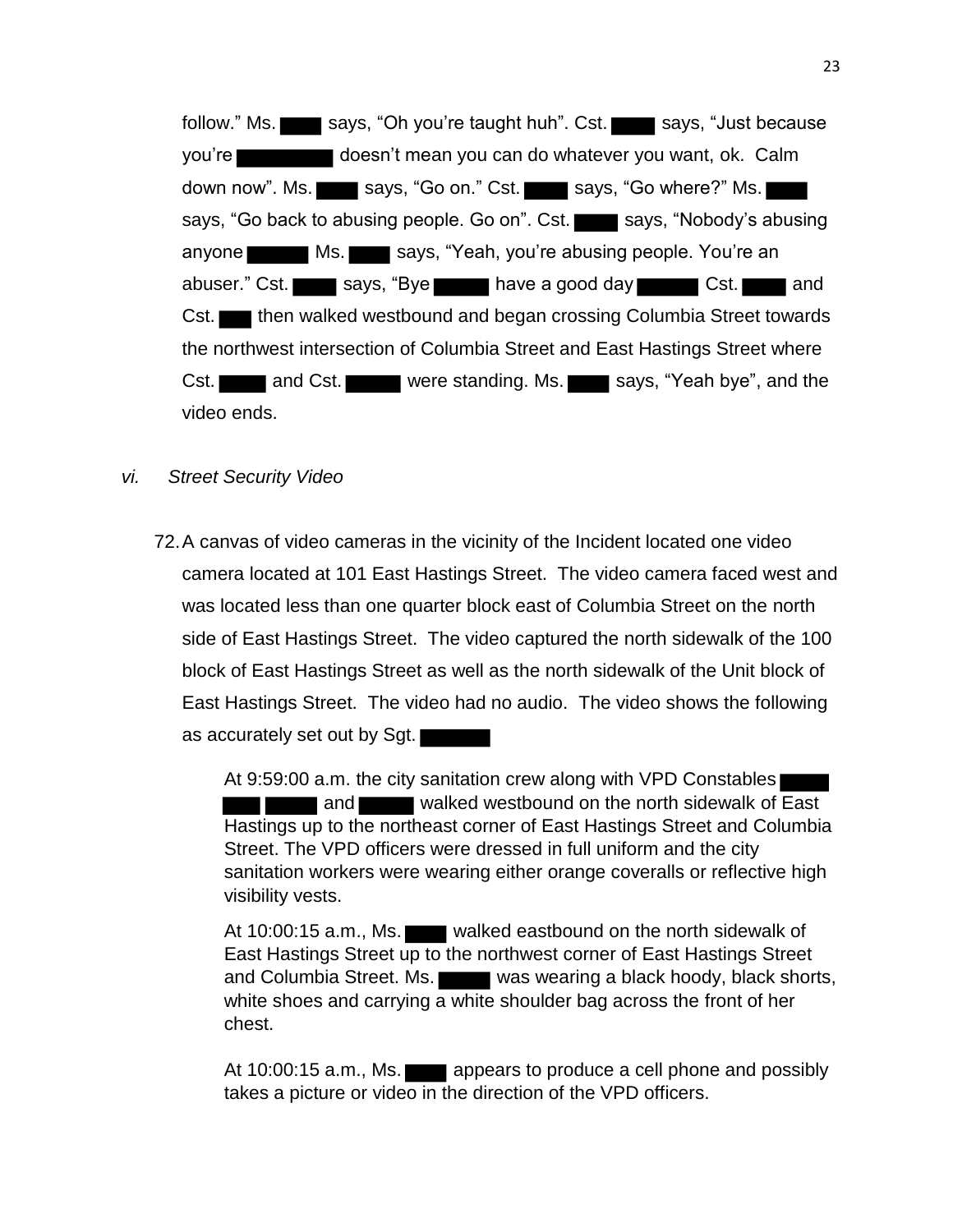At 10:00:30 a.m., Ms. **attempts to cross Columbia Street eastbound** contrary to the pedestrian signage at the time. Cst. **a** appears to say something to Ms. when she began crossing the street contrary to the pedestrian crossing sign. Ms. returned to the northwest corner of the intersection and crossed Columbia Street moments later when the pedestrian signage indicated it was appropriate to cross the street.

At 10:00:46 a.m., Ms. crossed Columbia Street and stood within approximately 3 to 5 feet of the four VPD constables. Ms. does not appear to be wearing a facemask over her nose and mouth.

From  $10:00:46$  a.m. until  $10:02:49$  a.m. Cst. and Ms. appear to have a conversation within approximately three feet of each other. At no point during the interaction between Cst. and Ms. and Ms. did Cst. **The video does not capture Cst.** The video does not capture Cst. placing his hand in front of Ms. cell phone. However, from 10:01:41 a.m. until 10:01:58 a.m. the East Hastings Street door to the Overdose Prevention Site at 390 Columbia Street was ajar and blocked the video footage of Ms.  $\blacksquare$  and the right half of Cst.  $\blacksquare$  body.

At 10:01:08 a.m. Ms. **a** appears to pull up a facemask over her face from her throat area.

At 10:02:17 a.m. Cst. and Cst. cross Columbia Street to the west in company of the part of the city sanitation crew while  $\text{Cst.}$  and Cst. **The Temain on the Northeast corner, with Cst.**  $\blacksquare$  still engaging in conversation with Ms.  $\blacksquare$  Ms.  $\blacksquare$  appears to have a cell phone in her hand; however, it is difficult to confirm due to distance and clarity of the video.

At 10:02:49 a.m. Cst. and Cst. cross Columbia Street to the west.

At 10:02:58 a.m.

At 10:03:00 a.m., the VPD constables and city sanitation crew continue westbound on the north sidewalk of the Unit block of East Hastings Street.

Analysis of the Evidence Regarding the Allegations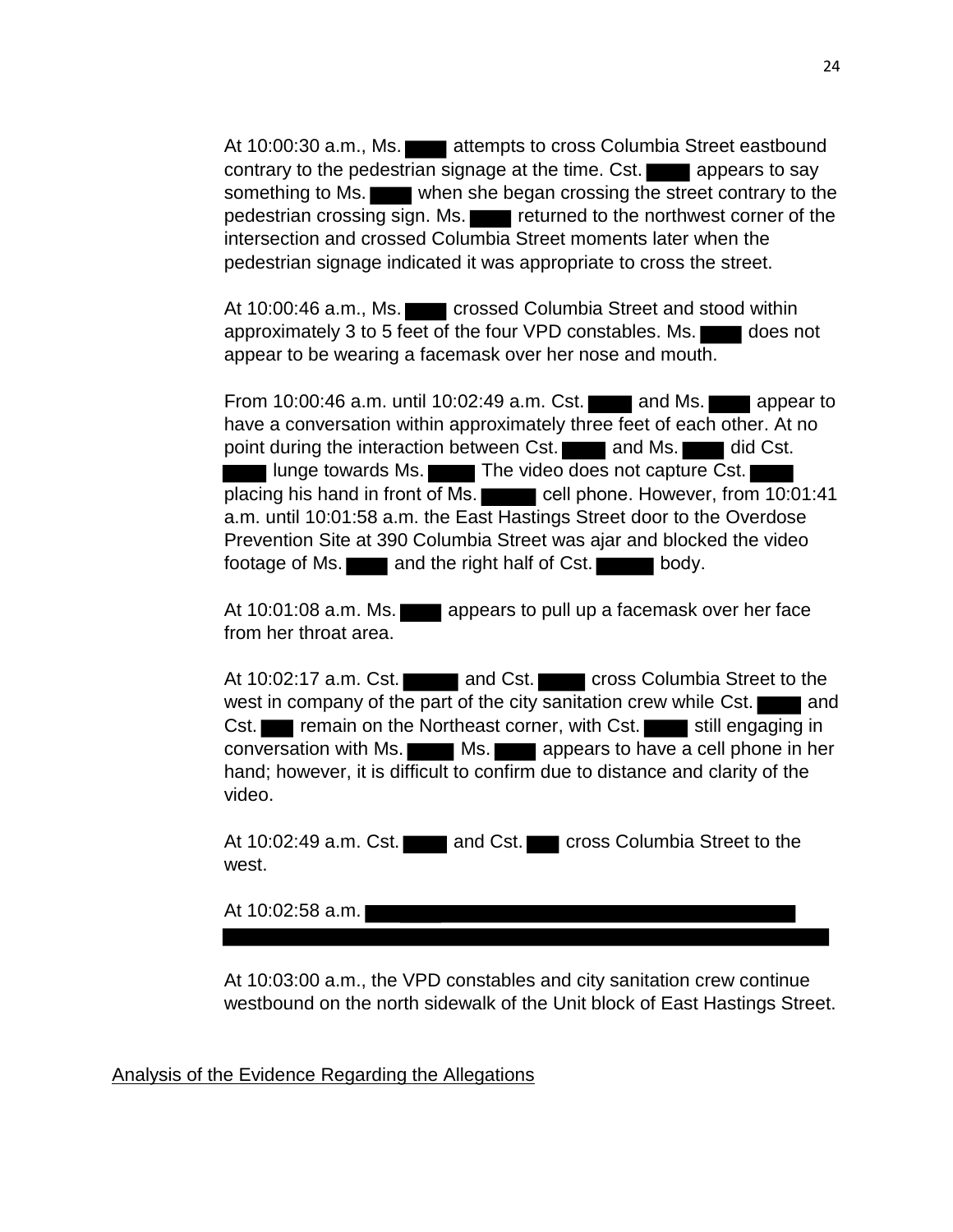- 73.The evidence of witnesses to the Incident, including its participants Cst. and Ms. **combined with the short video clips provided by Ms.** and the footage from a nearby security camera showing the Incident at a distance, provide a reasonably fulsome picture of what appears to have occurred:
	- Ms. **and Cst.** in his role as a police officer, had previously had amicable dealings, which seem to have included the taking of photos.
	- On this occasion Ms. was filming the police presence initially from across the street because she documented, from time-to-time, police around the OPS, something she considered detrimental to drug users attending at the OPS. She was upset by the police at the corner where the OPS was located.

.

- She initially started to jay walk towards the officers but was discouraged from doing so by Cst. She waited to cross the street, at least partially, until the pedestrian light permitted it.
- She appeared to continue to take video or photos of the police from the roadway.
- Ms.  $\blacksquare$  seemed not to associate the police presence with the City's street-cleaning crew.
- The sole focus of her attention and her use of profanity was Cst.
- Initially Cst. may have engaged with her in a jovial way, but when it became clear to him that she was very angry, he was taken back.
- Although she had a mask, she was not wearing it over her nose and mouth. She continued to shout at Cst. apparently while filming him, and did not obey his directions to her that she keep a safe distance from him in light of the COVID 19 health requirements.
- Cst. became concerned about how close Ms. was to him given that she did not have her mask over her mouth and nose, was shouting, and he could see particle of spit coming from her mouth.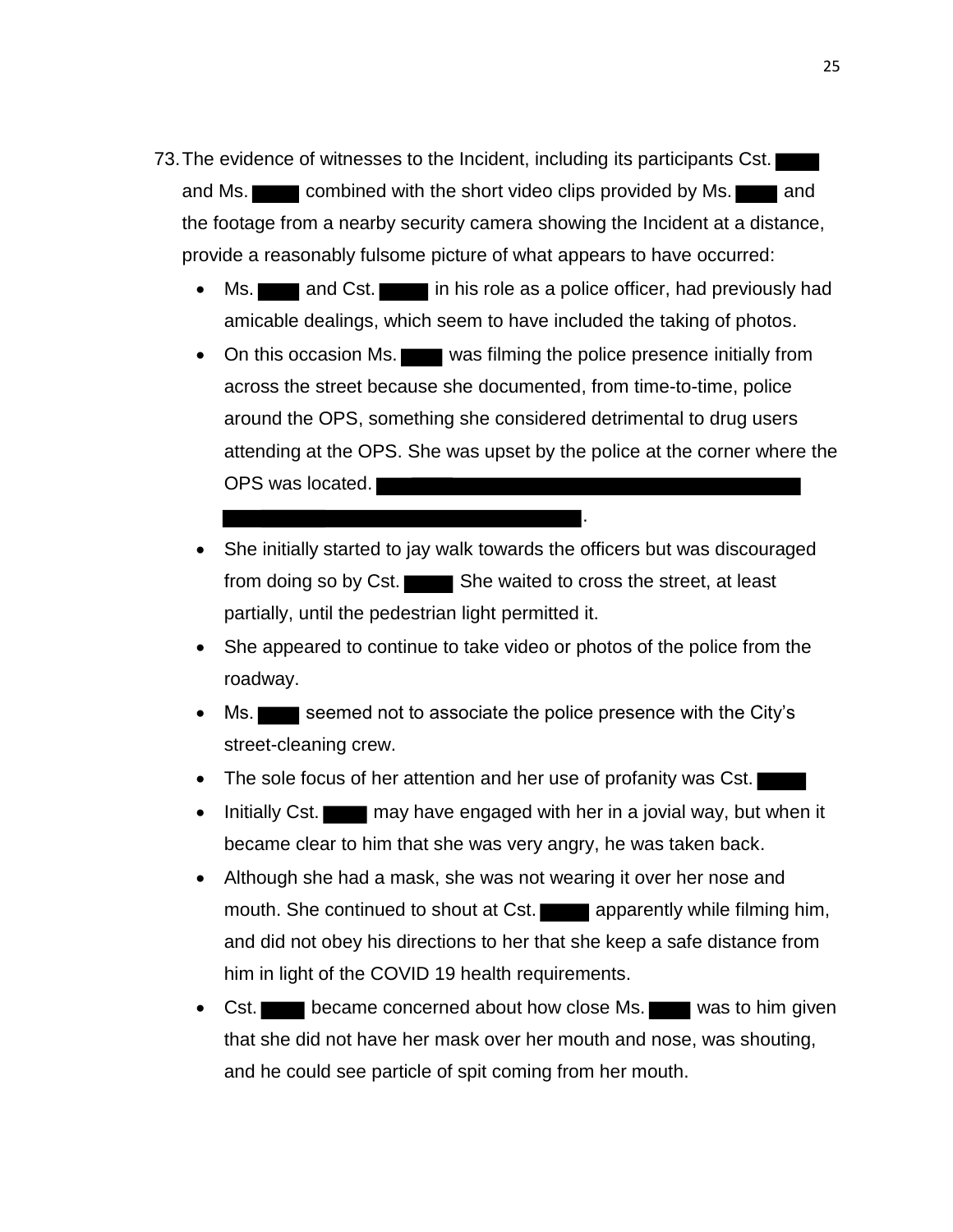- Cst. then had to assert the two meter/six foot social distancing called for by the pandemic health orders.
- She became louder and repeatedly called Cst. **The author of the fuckin** of the state in the state of the state in the state in the state in the state in the state in the state in the state in the state in the state in th dick" and told him to "suck dick" or "suck a dick", although in her interview Ms. downplayed this aspect of her behaviour. At one point, Cst. referred to himself as a "big dick" should he have to write Ms. ticket.
- When Ms. came within a foot or two of Cst. and thrust her cellphone in his face he told her to back up and she could take photos, but if she put her phone in this face again, he said he would "smack it", whereas she says he said, "smack you" (IMG 0013, her video clip, being unintelligible here). The video then shows a close-up of  $\textsf{Cst.}$  hand, then he says "Oooooh" as he lowers his hand, and this is followed by Ms. saying, "Why'd you do, why", and the video ends.
- Cst. had stayed near Cst. while Cst. and Cst. had moved off with the street-cleaning crew. Cst. indicated that it was after Cst. had been dealing with Ms. for a few minutes that he told her she needed to back up or he was going to smack the phone out of her hand.
- Ms. backed away from Cst. kept her phone pointed at him, still at a distance likely less than two meter and continued to point her phone at him, and started to ask questions of  $Cst.$  about the police abusing women.
- Ms. did not immediately leave after she said Cst. threatened to smack her. Their exchange continued a short while longer as captured in IMG 0016, ending with Cst. unfortunate comment to her that she should go back to selling drugs.
- It is unfortunate that the street security camera video footage does not capture Cst. placing his hand in front of Ms. cell phone. It would have been helpful in determining how that came about. However, for 17 seconds (from 10:01:41 a.m. until 10:01:58 a.m.) the East Hastings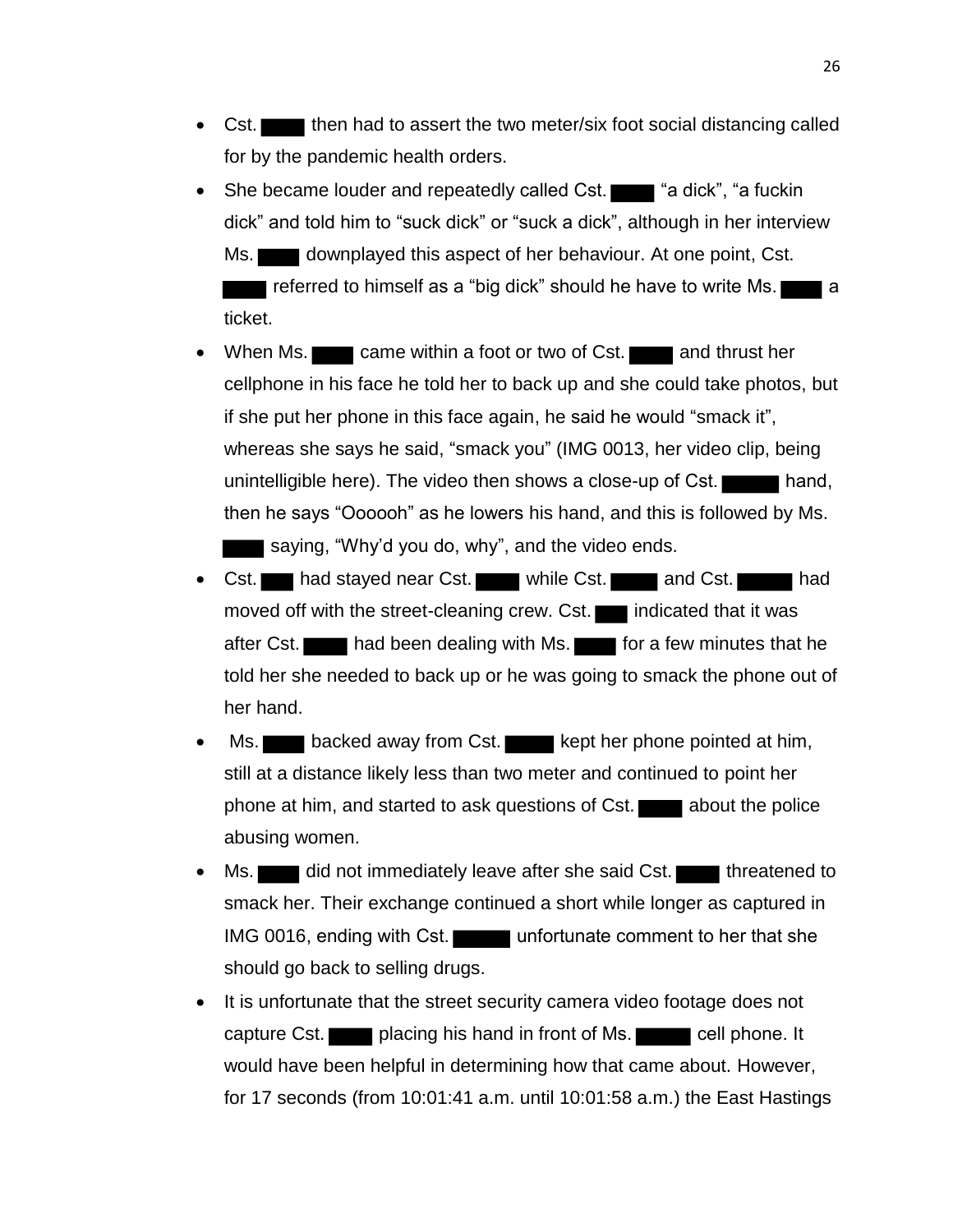Street door to the OPS at 390 Columbia Street was open such that it blocked a view of Ms.  $\Box$  and the right half of Cst.  $\Box$  body. Therefore, its utility is limited to providing a helpful context in terms of the overall sequence of events.

• Regarding the allegation by Ms. that Cst. the threatened to smack her, it does not appear to be born out by the evidence. It was her repeated approach within the two meters of Cst. with her cellphone thrust into his face that prompted him to say that he would smack the cellphone. He then followed by holding up his hand to force her to move her cellphone away from his face. The issue of what Cst. said or did not say here cannot be resolved in the context of this review. What is apparent is that he did not "smack" her or knock her cellphone from her hand and she backed up. He had asked her several times to stay six feet away from him and she had disregarded him. The account of Cst.  $\blacksquare$  is strong apparent corroboration for Cst. **Account.** At the end of the day, whether Cst. said that he would "smack it" or "smack you" his purpose was to get Ms. more than six feet away from himself, given that she was not wearing her mask over her nose or mouth and was shouting such that he could see particles of spit in the air.

# Discreditable Conduct pursuant to s. 77(3)(h)

74.I will deal with the first alleged conduct of concern, namely the complaint that Cst. **Example 2** engaged in discreditable conduct while on duty, by conducting himself in a manner that he knew or ought to have known would be likely to bring discredit on the Vancouver Police Department by his conduct and comments in relation to Ms. **including but not limited to uttering a verbal** threat to her pursuant to s. 77(3)(h) of the Act.

### 75.The essential elements of this alleged misconduct are:

1) The member is on or off duty,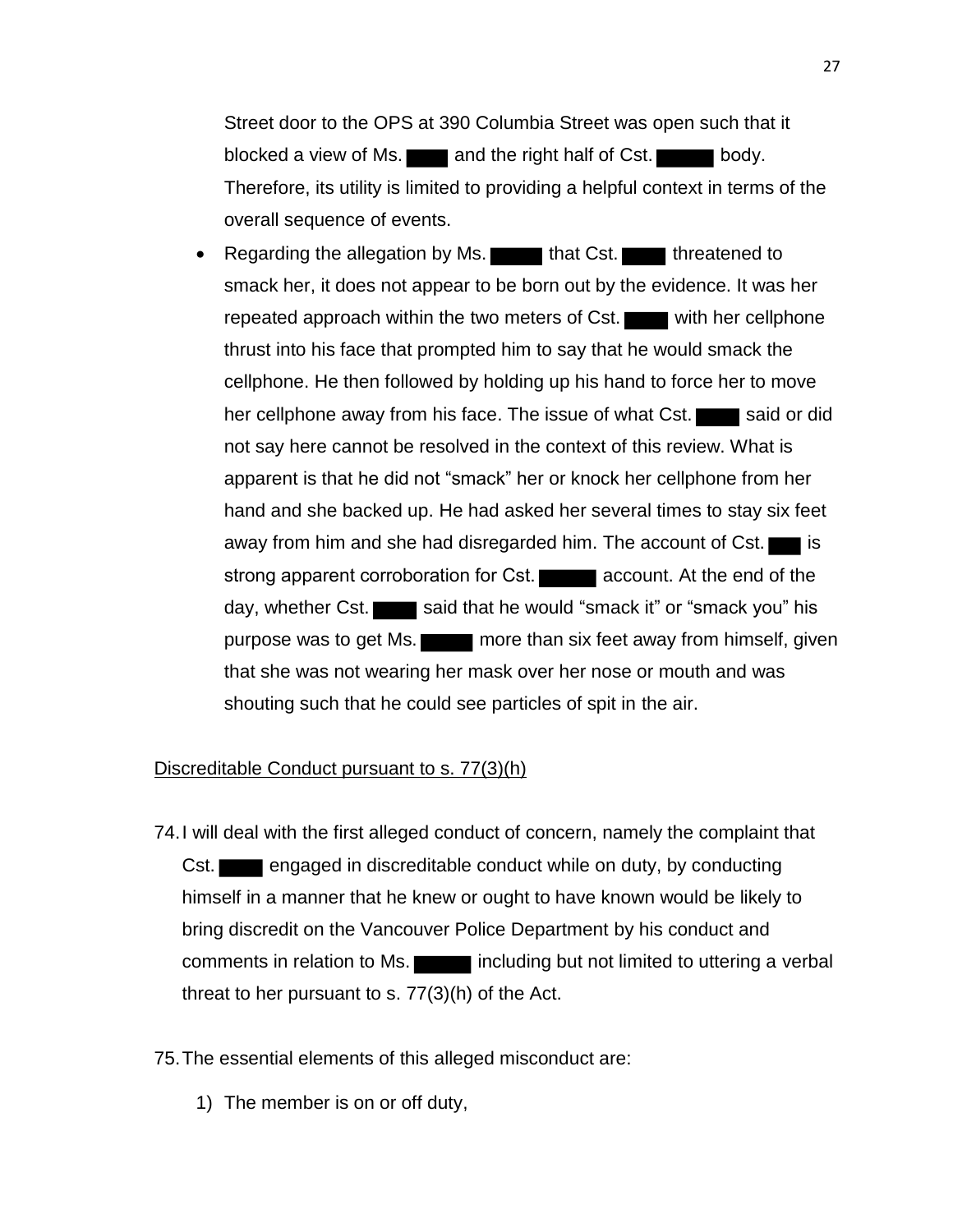- 2) the member conducts themselves in a manner (act or behaviour),
- 3) that the member knows, or ought to have known
- 4) would be likely to bring discredit on the municipal police department.
- 76.The law regarding how the legal analysis of "discreditable conduct" in the police complaint context is clear. The fact that s. 77(3)(h) of the Act sets out the elements and then specifies "including, without limitation", before positing three specific ways in which misconduct may occur, makes it clear that the category of discreditable conduct is wide and large, and encompasses any act or behaviour that is likely to bring discredit on the municipal police force.
- 77.The often-quoted test articulated in *Toy* v *Edmonton Police Service* (2014 ABCA 353), at para. 11, is:

In sum, the test involves an objective evaluation as would be made by a dispassionate reasonable person fully apprised of the circumstances and with due regard for any applicable rules and regulations (or law) in force and with due regard to good faith considerations where the officer under scrutiny was required to exercise discretion under the circumstances.

78. Therefore, to assess the conduct of Cst. I must consider the circumstances of the Incident objectively through the eyes of "a dispassionate reasonable person fully apprised of the circumstances", taking into account any applicable rules and regulations, or any law, and any good faith considerations where the officer was required to exercise discretion. Would a reasonable person from the community find that the officer's conduct likely discredits the reputation of the police force? In this case there are aspects of Cst. behaviour that were less than a credit to the VPD. However, when one considers all the circumstances, those circumstances provide a reasonable basis for Cst. conduct.

79. I will deal first with the negative aspects of Cst. behaviour:

• Initially taken back by Ms. **The Container approach and insults, Cst.** allowed himself to be drawn into further contact with her and permitted the situation to deteriorate.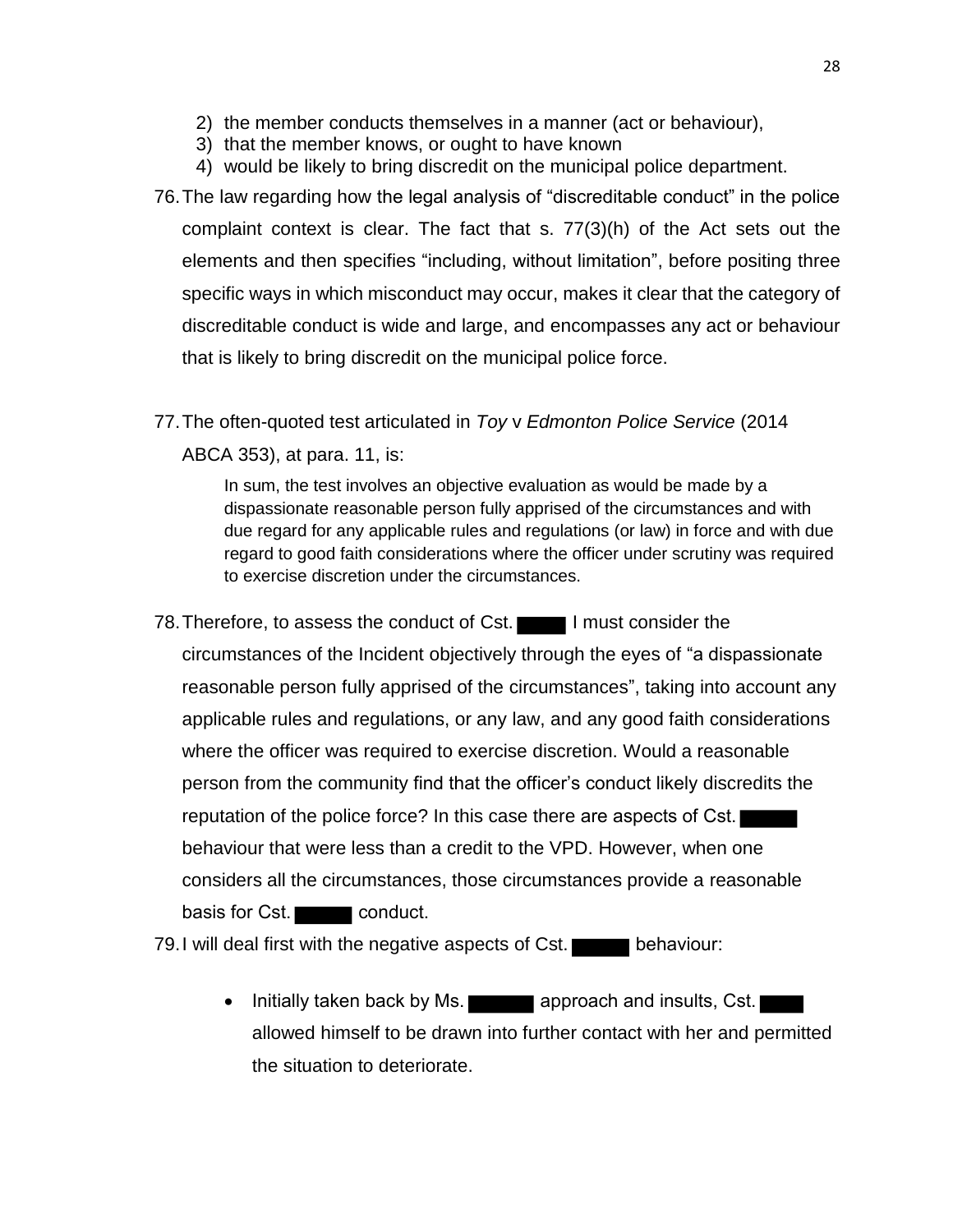- He engaged in a form of disrespectful exchanges with her, essentially adopting her rude and disrespectful tone.
- There is no indication that he or any of the other officers explained to Ms. why they were on the corner in terms of escorting the City's clean-up crew, which might have defused the situation.
- If Cst. was not going to write her a violation ticket for jaywalking or for not socially distancing and improper mask wearing then he ought not to have referred to these matters other than to warn her to comply.
- At the first reasonable opportunity Cst.  $\Box$  should have removed himself from Ms. shouting as she was, then other officers by their presence might have discouraged her behaviour.
- As opposed to saying that he was going to smack her cellphone after she had repeatedly disregarded his requests that she keep to the two meter/six-foot social distancing rule, he could have simply moved away and ended their interaction that way. Instead, he continued to engage and after she disregarded his directions to move back, his abrupt outstretching of his arm and hand towards her cellphone and towards her only served to make a bad situation worse.
- At times Cst. tone with Ms. was sarcastic.
- **Cst.** comment towards the end of their interaction that Ms. go back to dealing drugs was inappropriate, unnecessary, bound to make things worse, and when he explained it, the comment pertained to persons other than Ms.

80. I will now consider other aspects of Cst. behaviour in view of the circumstances:

- The incident must be viewed in light of the COVID 19 pandemic and the fact that vaccinations were just becoming more widespread.
- Strict rules were in place requiring people to wear masks in proximity to other persons.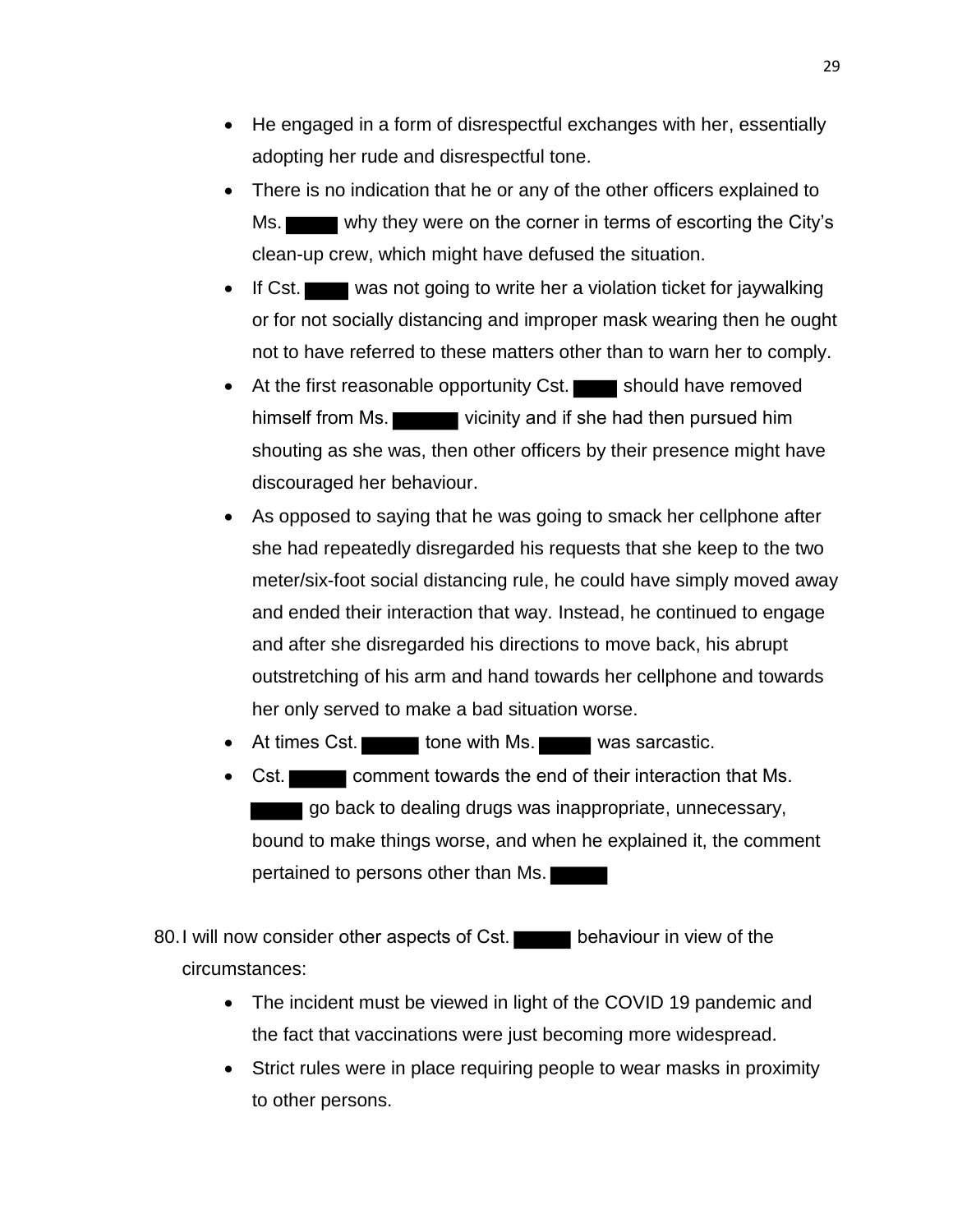- Socially distancing from others was required and practiced widely as an effective way of preventing the spread of the virus.
- All four police officers were masked.
- Ms. sought out Cst. and focused her anger and obscenities at him.
- In the main Cst. chose to ignore the profanities and insults that Ms. **persisted in shouting at him.**
- He chose to ignore her jaywalking and improper mask wearing in terms of not issuing violation tickets for her violations.
- Cst. **asked her several times to not come so close to him.**
- She was persistent. She did not follow directions to step back and socially distance.
- She was shouting, and Cst.  $\blacksquare$  saw particles of spit come from her mouth.
- She was not wearing her mask over her face.
- She continued to try to engage him in exchanges that she appeared to be videorecording on her cellphone.
- By her behaviour Ms. seemed to want to provoke an incident that she could record.
- Apart from putting his arm up and his hand towards the cellphone she thrust in his face (about one foot from his face) to discourage her from continuing to come too close to him again, Cst.  $\Box$  did nothing physical that could be considered aggressive or threatening in relation to Ms.
- The videos Ms. provided to Ms. to post on Twitter were only a select part of Ms. interaction with Cst. and had the unfortunate effect of portraying  $Cst$ . in a less than positive light.
- 81.Cst. was on duty. He was engaged in the behaviour shown in the evidence. Did he know or ought to have known that his behaviour would be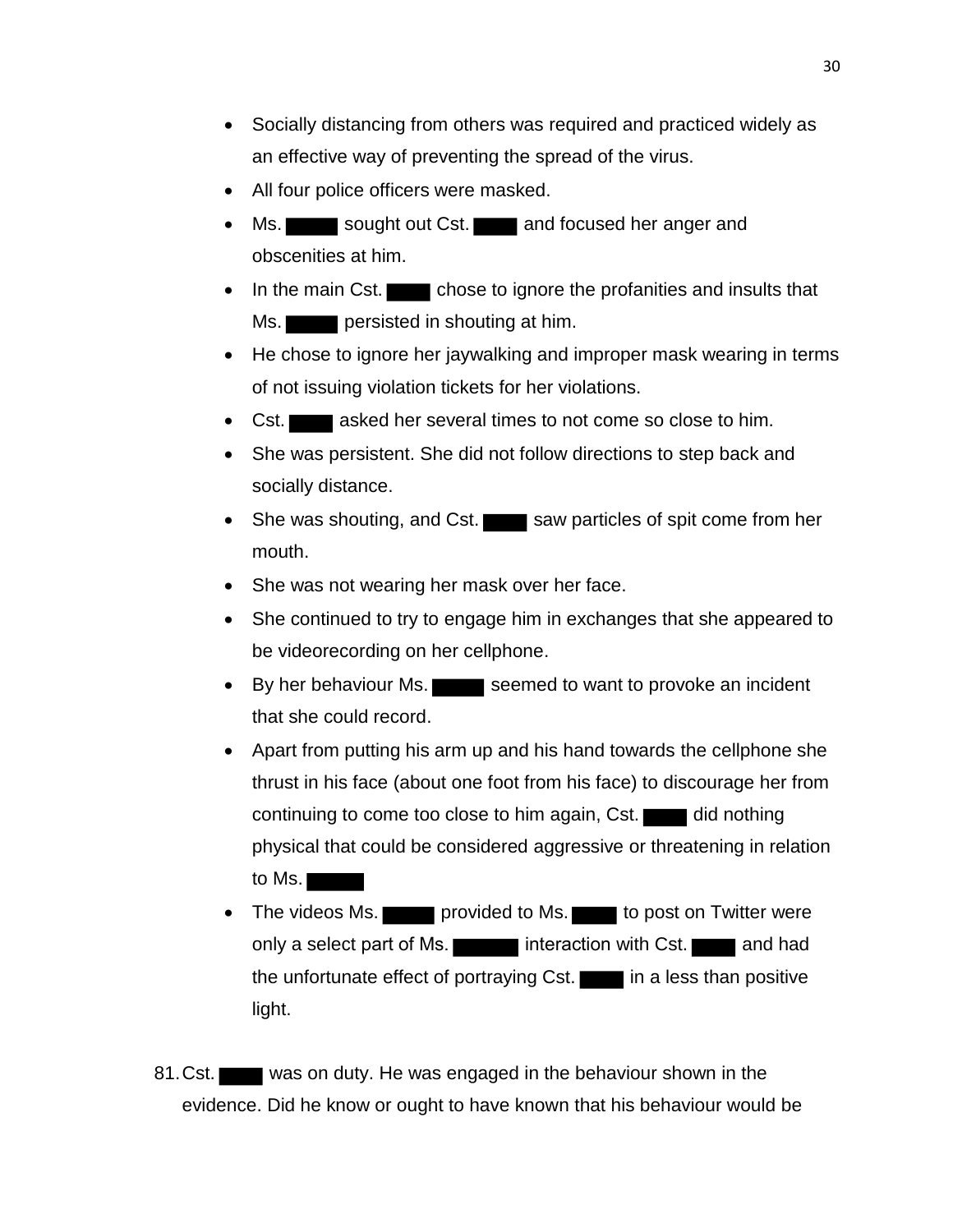likely to bring discredit on the VPD? I find that as "a dispassionate, reasonable person fully apprised of the circumstances" I am unable to make this apparent finding. I am not of the view that the evidence appears sufficient to substantiate the allegation of discreditable conduct. While aspects of Cst. behaviour would not bring credit to the VPD, when viewed in the context of all the circumstances of the Incident, his behaviour appears to fall short of being discreditable. It is to be remembered that in April of 2121 the pandemic and the rules to prevent its spread were putting extra stress and pressure on those individuals obliged to deal with the public in their employment, including police officers.

82.Therefore, having given this matter careful consideration I find that I am unable to conclude that the evidence presented is sufficient to substantiate the allegation of discreditable conduct contrary to s. 77(3)(h) of the Act.

# Discourtesy pursuant to s. 77(3)(g)

83.I turn now to the allegation of police misconduct by discourtesy pursuant to s. 77(3)(g) of the Act, which is defined as follows:

> "discourtesy", which is failing to behave with courtesy due in the circumstances towards a member of the public in the performance of duties as a member;

84."Discourtesy" is defined by the Oxford English Language by Google as "rude and inconsiderate." Synonyms include being "rude" or "uncivil". Based on the evidence I have considered and set out in these reasons I find that at times in his interactions with Ms.  $\blacksquare$  Cst. made the situation worse by being discourteous to her. His tone was at times sarcastic and lacking in respect. In particular, Cst. comment that Ms. go back to dealing drugs was discourteous, rude, and uncivil, apparently without a basis in fact, and completely unnecessary.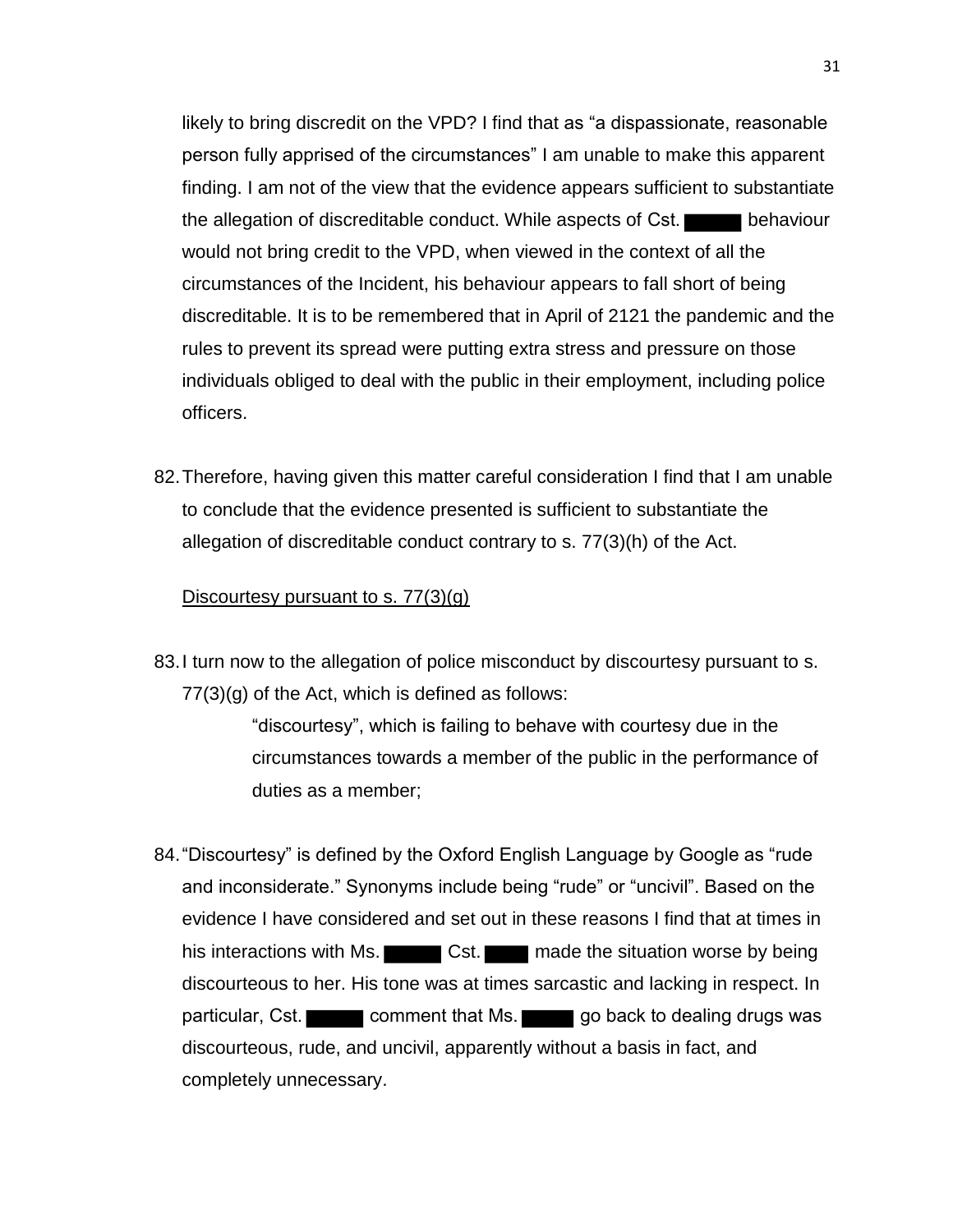- 85. While some might consider, given what Ms. was saying to him and how she was behaving that he was justified or in some way excused for his rudeness and lack of civility, this type of response from a well-trained police officer is not to be condoned. Cst. was not under threat of physical harm. He was merely experiencing a barrage of profanity from an irate member of the public on a public street in the company of fellow officers. Such incidents are unfortunately not rare and neither the public nor the police department are well served by such a response.
- 86.For these reasons I find that there appears to be sufficient evidence to substantiate the allegation of discourtesy in relation to Cst.

# Conclusion and Next Steps

- 87.On reviewing the Final Investigation Report containing all the evidence in this matter, I am satisfied of the following regarding each allegation of misconduct alleged in relation to Cst.
	- 1. The evidence does not appear to be sufficient to substantiate the allegation of Discreditable Conduct while on duty by conducting himself in a manner that he knew or ought to have known would be likely to bring discredit on the Vancouver Police Department in relation to his dealings with Ms. pursuant to s. 77(3)(h) of the Act; and
	- 2. The evidence does appear to be sufficient to substantiate the allegation of Discourtesy by failing to behave with the courtesy due in the circumstances towards a member of the public in the performance of his duties pursuant to s. 77(3)(g) of the Act in relation to some of his interactions with Ms. particularly when he said to Ms.  $\blacksquare$  "I have no idea what you are talking about, no idea, no idea ma'am, go back to dealing drugs, see ya".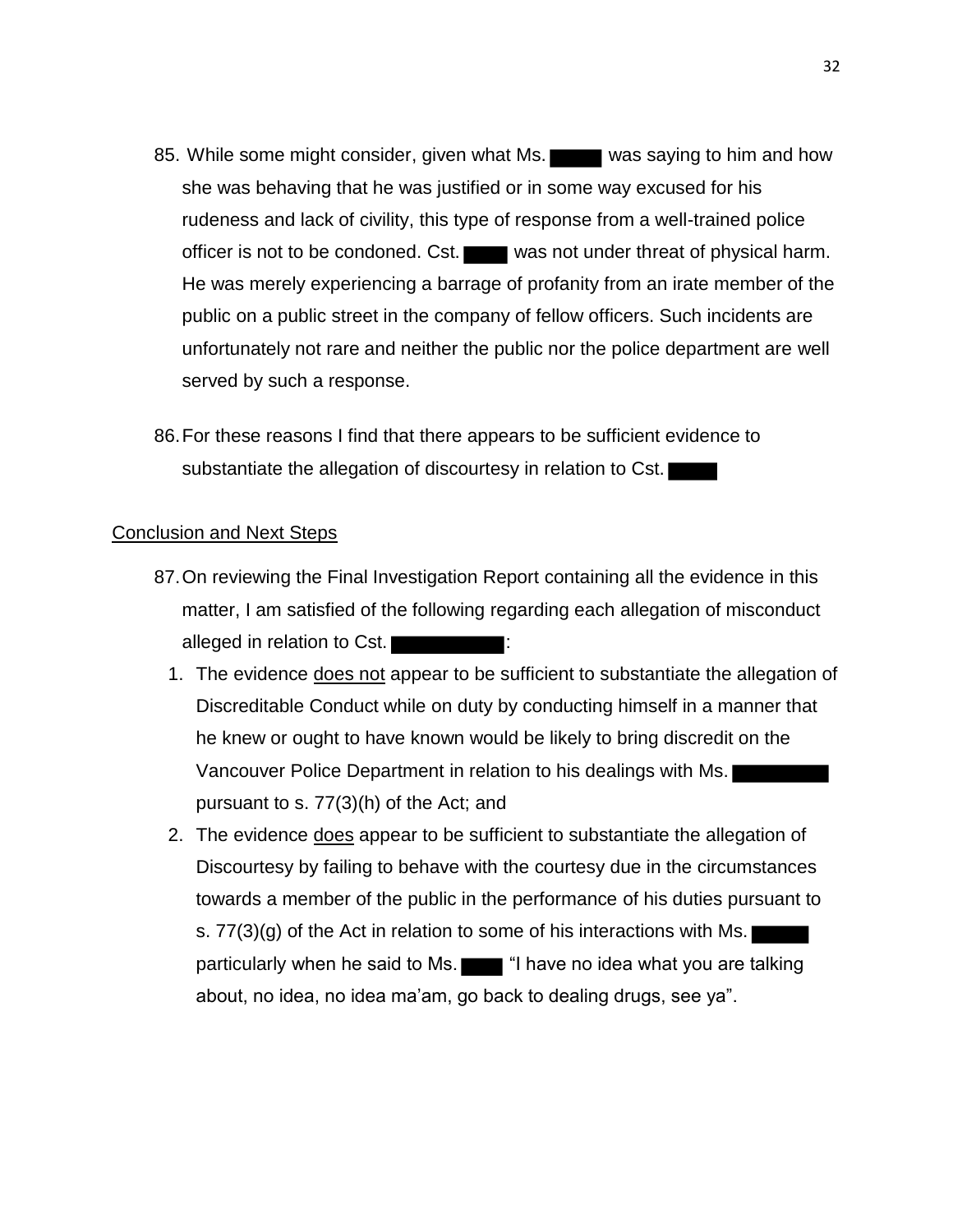- 88.It follows that the taking of disciplinary or corrective measures are required to be taken in relation to the second allegation of misconduct set out above in relation to discourtesy.
- 89.I hereby notify the relevant parties of the next steps pursuant to s. 117(7) and (8) of the Act.
- 90.I have determined the range of disciplinary or corrective measures to be considered under s. 126(1) of the Act for Cst. includes one or more of the following:
	- i. To require the member to take training or retraining on methods of deescalating verbal and physical confrontations,
	- ii. To require the member to take a specified program on harm reduction for individuals suffering from addictions,
	- $iii.$  To require the member to meet with Ms.  $\blacksquare$  in the company of a police supervisor and apologize to her for his behaviour, if Ms. is willing to meet,
	- iv. To reprimand the member verbally or in writing for his conduct,
	- v. To provide the member with advice as to his conduct.
- 91.Having considered the factors set out in s. 120(3) of the Act, I have decided to offer Cst. a pre-hearing conference regarding this allegation. I have considered whether to offer a pre-hearing conference in this case is contrary to the public interest, and I have concluded that it is not.
- 92.I am directing Cst. to advise the Registrar within 5 days when a decision has been made on whether to accept the offer of a pre-hearing conference.
- 93.Section 118(1) of the Act provides that a discipline hearing concerning the apparently substantiated misconduct allegation must be convened within 40 business days of notice of this decision.